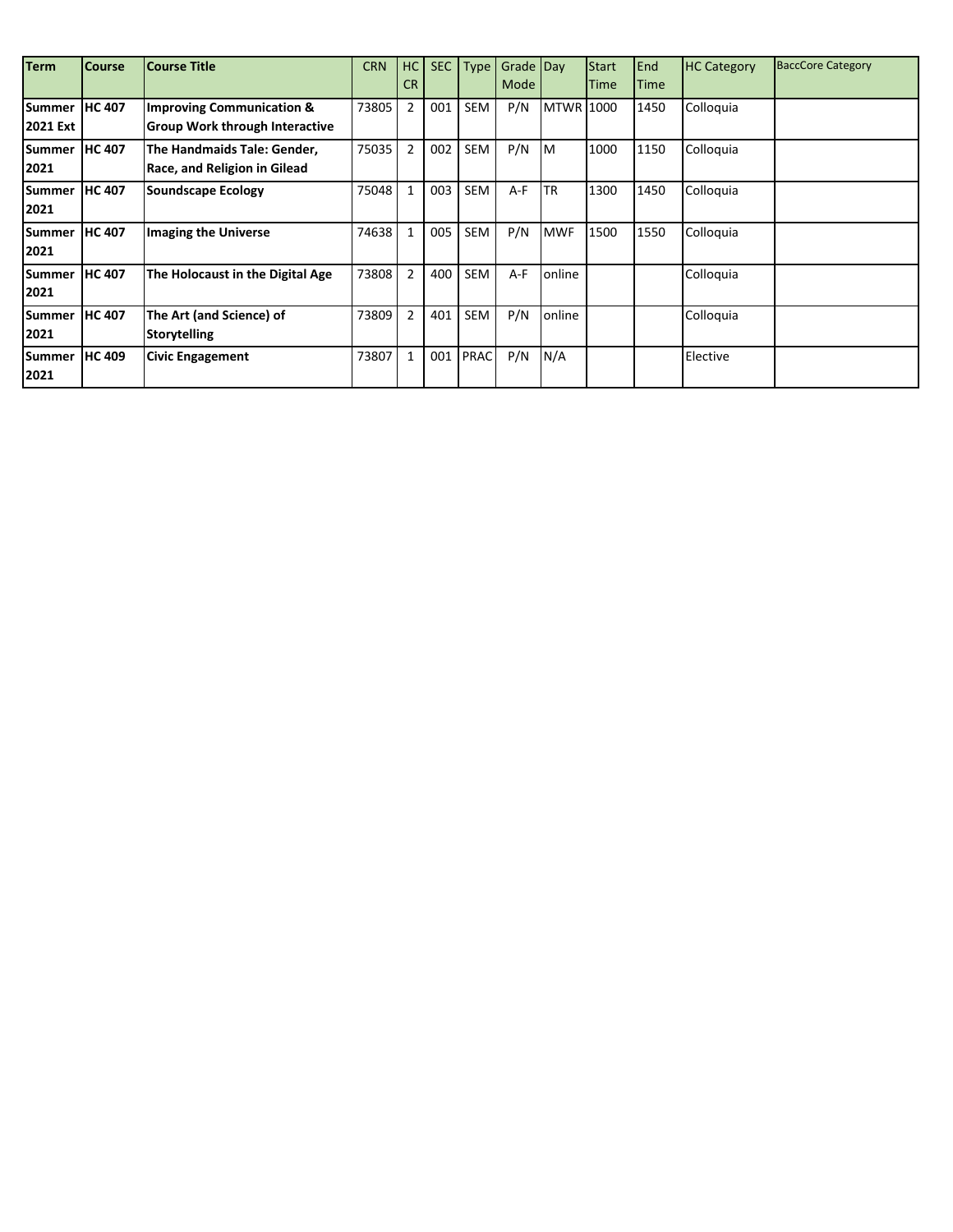| <b>Term</b>             | <b>ICourse</b> | <b>Course Title</b>             | CRN.  |     |         | HC SEC Type Grade Day |            | <b>I</b> Start | <b>I</b> End | <b>HC Category</b> | <b>BaccCore Category</b> |
|-------------------------|----------------|---------------------------------|-------|-----|---------|-----------------------|------------|----------------|--------------|--------------------|--------------------------|
|                         |                |                                 |       | CR. |         | Mode                  |            | <b>ITime</b>   | <b>ITime</b> |                    |                          |
| <b>Fall 2021 HC 407</b> |                | A Field to Fork View of Farming | 19686 |     | 043 SEM | A-F                   | <b>See</b> |                |              | Colloguia          |                          |
| <b>IExt</b>             |                | <b>Systems in Oregon</b>        |       |     |         |                       | Desc.      |                |              |                    |                          |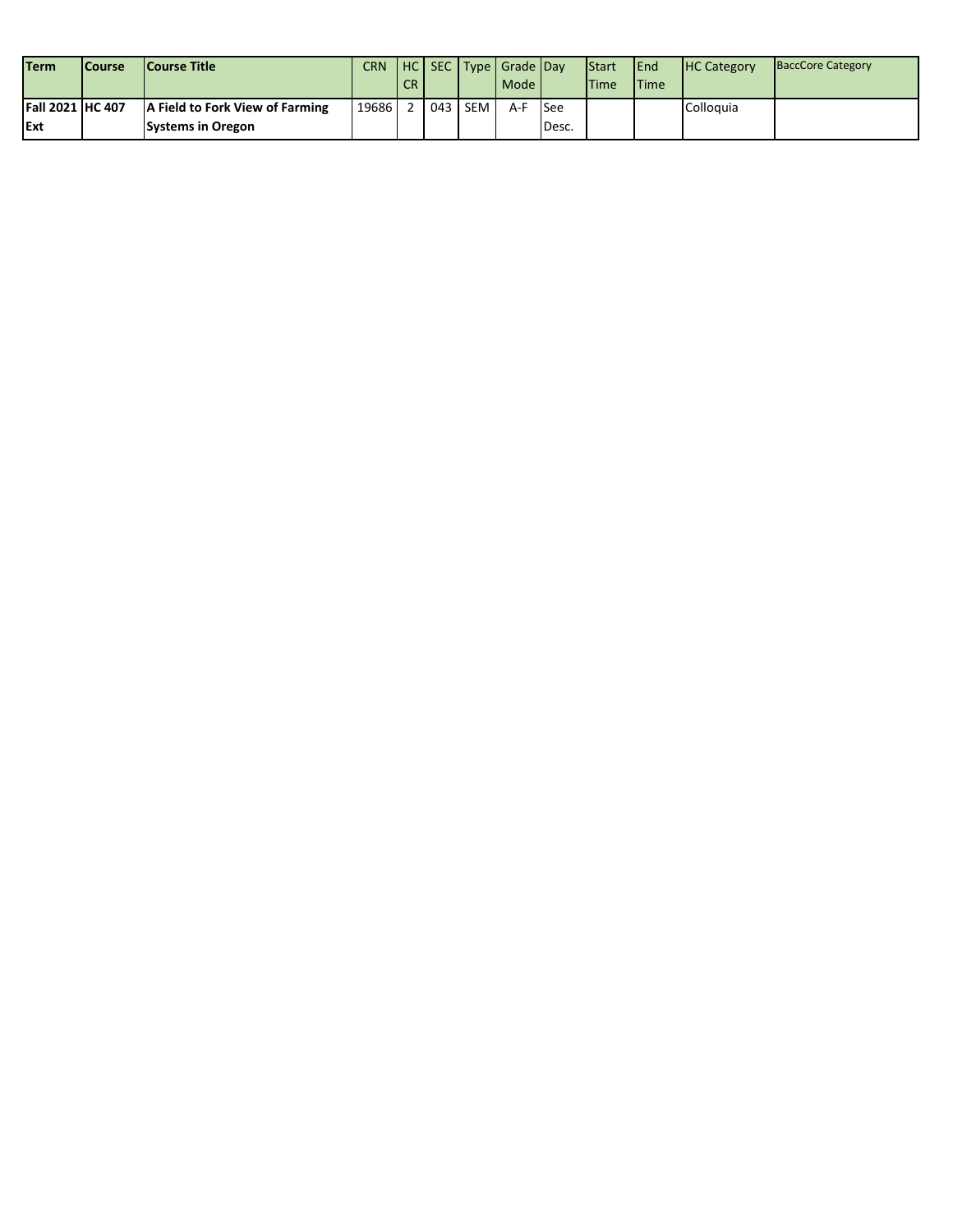| <b>Term</b>           | <b>Course</b>      | <b>Course Title</b>                                                  | <b>CRN</b> | HC<br><b>CR</b>         | <b>SEC</b> | <b>Type</b> | Grade Day<br>Mode |                     | <b>Start</b><br>Time | End<br><b>Time</b> | <b>HC Category</b> | <b>BaccCore Category</b>             |
|-----------------------|--------------------|----------------------------------------------------------------------|------------|-------------------------|------------|-------------|-------------------|---------------------|----------------------|--------------------|--------------------|--------------------------------------|
|                       |                    |                                                                      |            |                         |            |             |                   |                     |                      |                    |                    |                                      |
| Fall 2021 ANS         | 121H               | <b>Introduction to Animal Sciences</b>                               | 15825      | 4                       | 001        | LEC         | A-F               | <b>TR</b>           | 800                  | 920                | <b>BaccCore</b>    | <b>Biological Sciences</b>           |
| <b>Fall 2021</b>      | <b>ANS</b><br>121H | <b>Introduction to Animal Sciences</b>                               | 15826      |                         | 010        | LAB         | A-F               | T                   | 1200                 | 1350               | <b>BaccCore</b>    | <b>Biological Sciences</b>           |
| <b>Fall 2021 ANTH</b> | 330H               | <b>Evolution of People, Technology,</b><br>and Society               | 18298      | $\overline{3}$          | 001        | LEC         | $A-F$             | <b>MWF</b>          | 1600                 | 1650               | <b>BaccCore</b>    | Science, Technology,<br>Society      |
| Fall 2021 BI 221H     |                    | <b>Principles of Biology: Cells</b>                                  | 18605      | $\overline{4}$          | 001        | LEC         | $A-F$             | <b>MWF</b><br>& GRP | 1300                 | 1350               | <b>BaccCore</b>    | <b>Biological Sciences</b>           |
| Fall 2021 BI 221H     |                    | <b>Principles of Biology: Cells</b>                                  | 18606      |                         | 010        | LAB         | $A-F$             | W                   | 1400                 | 1650               | <b>BaccCore</b>    | <b>Biological Sciences</b>           |
| Fall 2021 BI 221H     |                    | <b>Principles of Biology: Cells</b>                                  | 18607      |                         | 011        | LAB         | A-F               | R.                  | 800                  | 1050               | <b>BaccCore</b>    | <b>Biological Sciences</b>           |
| Fall 2021 BI 221H     |                    | <b>Principles of Biology: Cells</b>                                  | 18608      |                         | 012        | LAB         | A-F               | F                   | 1400                 | 1650               | <b>BaccCore</b>    | <b>Biological Sciences</b>           |
| Fall 2021 BI 306H     |                    | <b>Environmental Ecology</b>                                         | 18300      | $\overline{3}$          | 001        | <b>LEC</b>  | A-F               | <b>TR</b>           | 1400                 | 1520               | <b>BaccCore</b>    | Contemporary Global<br><b>Issues</b> |
|                       |                    | Fall 2021 CH 231H   Honors General Chemistry                         | 14719      | $\overline{4}$          | 001        | <b>LEC</b>  | $A-F$             | <b>MWF</b>          | 1200                 | 1250               | <b>BaccCore</b>    | <b>Physical Sciences</b>             |
| Fall 2021 CH 231H     |                    | <b>Honors General Chemistry</b>                                      | 14721      |                         | 010        | <b>REC</b>  | $A-F$             | T                   | 1100                 | 1150               | <b>BaccCore</b>    | <b>Physical Sciences</b>             |
| Fall 2021 CH 231H     |                    | <b>Honors General Chemistry</b>                                      | 14722      |                         | 011        | <b>REC</b>  | A-F               | IR.                 | 1400                 | 1450               | <b>BaccCore</b>    | <b>Physical Sciences</b>             |
| Fall 2021 CH 261H     |                    | <b>Laboratory for Honors General</b><br>Chemistry                    | 13565      | $\mathbf{1}$            | 010        | LAB         | $A-F$             | lT.                 | 1500                 | 1750               | <b>BaccCore</b>    | <b>Physical Sciences</b>             |
| Fall 2021 CH 261H     |                    | <b>Laboratory for Honors General</b><br><b>Chemistry</b>             | 13566      | $\mathbf{1}$            | 011        | LAB         | A-F               | IR.                 | 1200                 | 1450               | <b>BaccCore</b>    | <b>Physical Sciences</b>             |
| Fall 2021 ED 216H     |                    | Purpose, Structure, & Function of<br><b>Education in a Democracy</b> | 21149      | $\overline{3}$          | 002        | LEC         | $A-F$             | <b>MWF</b>          | 1000                 | 1050               | <b>BaccCore</b>    | Difference, Power,<br>Discrimination |
| Fall 2021 FILM        | 265H               | <b>Films for the Future</b>                                          | 20136      | $\overline{4}$          | 001        | <b>LEC</b>  | A-F               | TR<br>& M           | 1600<br>1800         | 1750<br>2150       | <b>BaccCore</b>    | Literature & The Arts                |
| Fall 2021 GEOG        | 103H               | The Human Planet                                                     | 20642      | $\overline{\mathbf{3}}$ | 001        | LEC         | $A-F$             | TR                  | 1200                 | 1320               | <b>BaccCore</b>    | <b>Cultural Diversity</b>            |
| Fall 2021  H 333H     |                    | <b>Global Public Health</b>                                          | 18301      | $\overline{3}$          | 001        | LEC         | A-F               | TR                  | 1600                 | 1720               | <b>BaccCore</b>    | Social Processes &<br>Institutions   |
| Fall 2021 HC 199      |                    | <b>Honors Writing</b>                                                | 10906      | $\overline{3}$          | 001        | LEC         | A-F               | <b>MWF</b>          | 900                  | 950                | <b>BaccCore</b>    | Writing II                           |
| Fall 2021 HC 199      |                    | <b>Honors Writing</b>                                                | 10907      | $\overline{3}$          | 002        | LEC         | A-F               | <b>TR</b>           | 1200                 | 1320               | <b>BaccCore</b>    | <b>Writing II</b>                    |
| Fall 2021 HC 199      |                    | <b>Honors Writing</b>                                                | 13168      | $\mathbf{3}$            | 003        | LEC         | A-F               | <b>TR</b>           | 1000                 | 1120               | <b>BaccCore</b>    | <b>Writing II</b>                    |
| <b>Fall 2021 MTH</b>  | 251H               | <b>Differential Calculus</b>                                         | 11792      | $\overline{4}$          | 001        | LEC         | A-F               | <b>MW</b>           | 1200                 | 1350               | <b>BaccCore</b>    | <b>Mathematics</b>                   |
| Fall 2021 MTH         | 251H               | <b>Differential Calculus</b>                                         | 14349      | $\overline{4}$          | 002        | LEC         | A-F               | MW                  | 1000                 | 1150               | <b>BaccCore</b>    | Mathematics                          |
| Fall 2021 MTH         | 251H               | <b>Differential Calculus</b>                                         | 15265      | $\overline{4}$          | 003        | LEC         | A-F               | <b>MW</b>           | 800                  | 950                | <b>BaccCore</b>    | <b>Mathematics</b>                   |
| Fall 2021 MUS         | 102H               | History of Rock & Roll                                               | 13261      | $\overline{3}$          | 001        | LEC         | A-F               | <b>MWF</b>          | 1200                 | 1250               | <b>BaccCore</b>    | Literature & The Arts                |
|                       |                    | Fall 2021   PAC 325H Wilderness First Aid                            | 19677      | $\mathbf 1$             | 002        | <b>ACT</b>  | A-F               | W                   | 1400                 | 1550               | <b>BaccCore</b>    | Fitness                              |
| Fall 2021 PH 212H     |                    | <b>General Physics with Calculus</b>                                 | 17269      | $\overline{4}$          | 001        | LEC         | A-F               | <b>MWF</b>          | 1300                 | 1350               | <b>BaccCore</b>    | <b>Physical Sciences</b>             |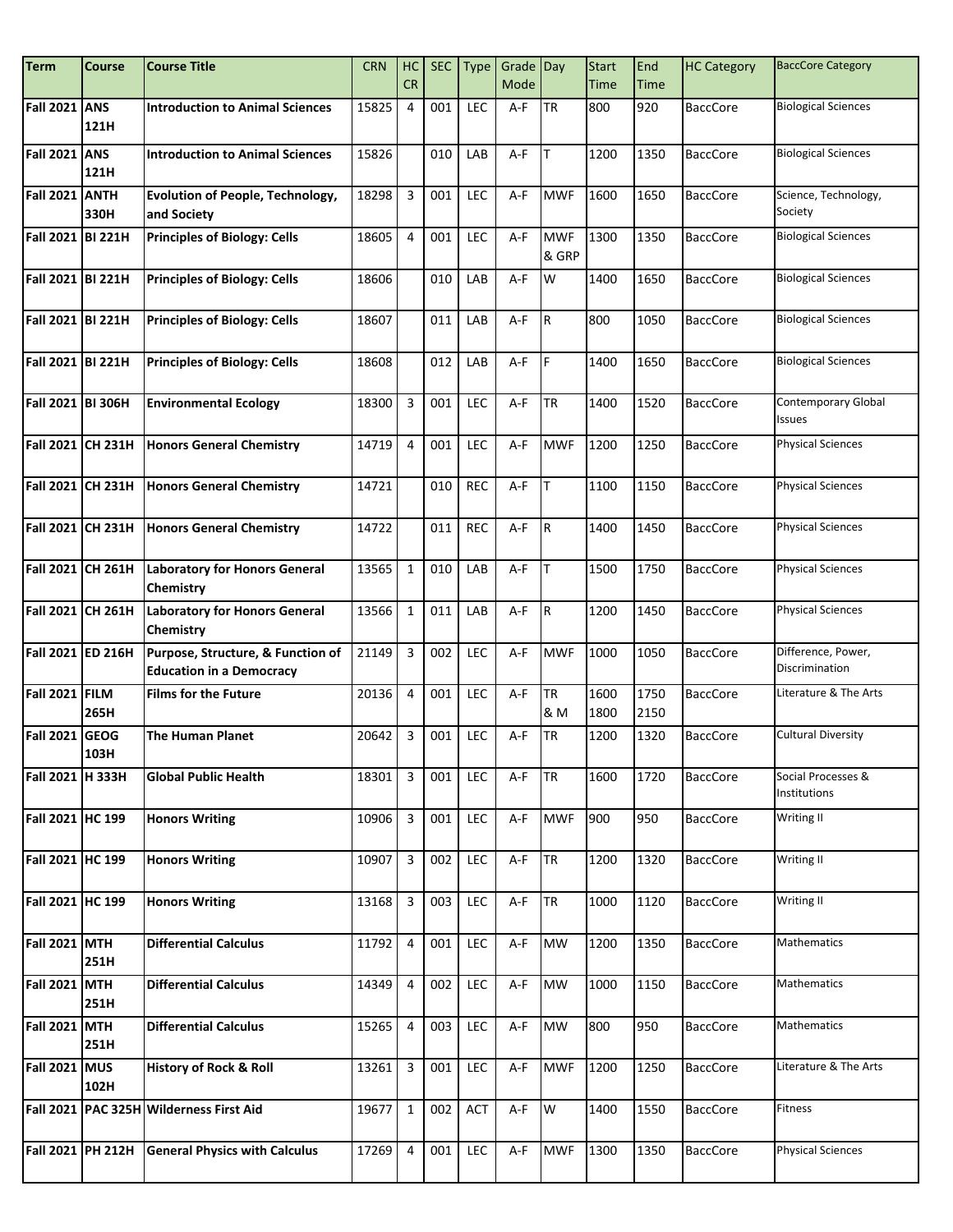| <b>Term</b>              | <b>Course</b>                    | <b>Course Title</b>                                                   | <b>CRN</b> | HC<br>CR       | <b>SEC</b> | <b>Type</b> | Grade Day<br>Mode |            | <b>Start</b><br>Time | End<br><b>Time</b> | <b>HC Category</b> | <b>BaccCore Category</b>           |
|--------------------------|----------------------------------|-----------------------------------------------------------------------|------------|----------------|------------|-------------|-------------------|------------|----------------------|--------------------|--------------------|------------------------------------|
| Fall 2021   PH 212H      |                                  | <b>General Physics with Calculus</b>                                  | 17270      |                | 010        | LAB         | $A-F$             | lτ         | 1600                 | 1750               | <b>BaccCore</b>    | <b>Physical Sciences</b>           |
| Fall 2021 PH 212H        |                                  | <b>General Physics with Calculus</b>                                  | 17271      |                | 020        | LAB         | A-F               |            | 800                  | 950                | <b>BaccCore</b>    | <b>Physical Sciences</b>           |
|                          | <b>Fall 2021 PHL 205H Ethics</b> |                                                                       | 20141      | $\overline{4}$ | 001        | <b>LEC</b>  | $A-F$             | <b>TR</b>  | 1200                 | 1350               | <b>BaccCore</b>    | <b>Western Culture</b>             |
| Fall 2021 PHL/REL        | 160H                             | <b>Quests for Meaning: World</b><br><b>Religions</b>                  | 20143      | $\overline{4}$ | 001        | LEC         | $A-F$             | <b>MW</b>  | 1400                 | 1550               | <b>BaccCore</b>    | <b>Cultural Diversity</b>          |
| Fall 2021 PHL/REL        | 444H                             | <b>Biomedical Ethics</b>                                              | 13569      | $\overline{4}$ | 001        | LEC         | $A-F$             | <b>TR</b>  | 1600                 | 1750               | <b>BaccCore</b>    | Science, Technology,<br>Society    |
| <b>Fall 2021 PS 315H</b> |                                  | The Politics of Media: Cultural<br><b>Representations of Politics</b> | 21133      | $\overline{4}$ | 002        | LEC         | $A-F$             | <b>TR</b>  | 1400                 | 1550               | <b>BaccCore</b>    | Social Processes &<br>Institutions |
|                          | Fall 2021 PSY 201H               | <b>General Psychology</b>                                             | 18347      | $\overline{4}$ | 001        | LEC         | $A-F$             | <b>TR</b>  | 1400                 | 1550               | <b>BaccCore</b>    | Social Processes &<br>Institutions |
| Fall 2021 REL/PHL        | 160H                             | <b>Quests for Meaning: World</b><br><b>Religions</b>                  | 20144      | $\overline{4}$ | 001        | LEC         | $A-F$             | <b>MW</b>  | 1400                 | 1550               | <b>BaccCore</b>    | <b>Cultural Diversity</b>          |
| Fall 2021 REL/PHL        | 444H                             | <b>Biomedical Ethics</b>                                              | 15051      | $\overline{4}$ | 001        | LEC         | $A-F$             | <b>TR</b>  | 1600                 | 1750               | <b>BaccCore</b>    | Science, Technology,<br>Society    |
| <b>Fall 2021</b>         | <b>WR121H</b>                    | <b>English Composition</b>                                            | 15134      | $\overline{4}$ | 001        | LEC         | $A-F$             | <b>TR</b>  | 800                  | 950                | <b>BaccCore</b>    | Writing I                          |
|                          |                                  | Fall 2021 WR 121H English Composition                                 | 15630      | $\overline{4}$ | 002        | LEC         | $A-F$             | <b>MW</b>  | 1000                 | 1150               | <b>BaccCore</b>    | Writing I                          |
|                          |                                  | Fall 2021 WR 121H English Composition                                 | 16254      | $\overline{4}$ | 003        | LEC         | $A-F$             | <b>MW</b>  | 1600                 | 1750               | <b>BaccCore</b>    | Writing I                          |
|                          | Fall 2021 WR 327H                | <b>Technical Writing</b>                                              | 17018      | $\overline{3}$ | 001        | LEC         | $A-F$             | <b>MWF</b> | 1600                 | 1650               | <b>BaccCore</b>    | <b>Writing II</b>                  |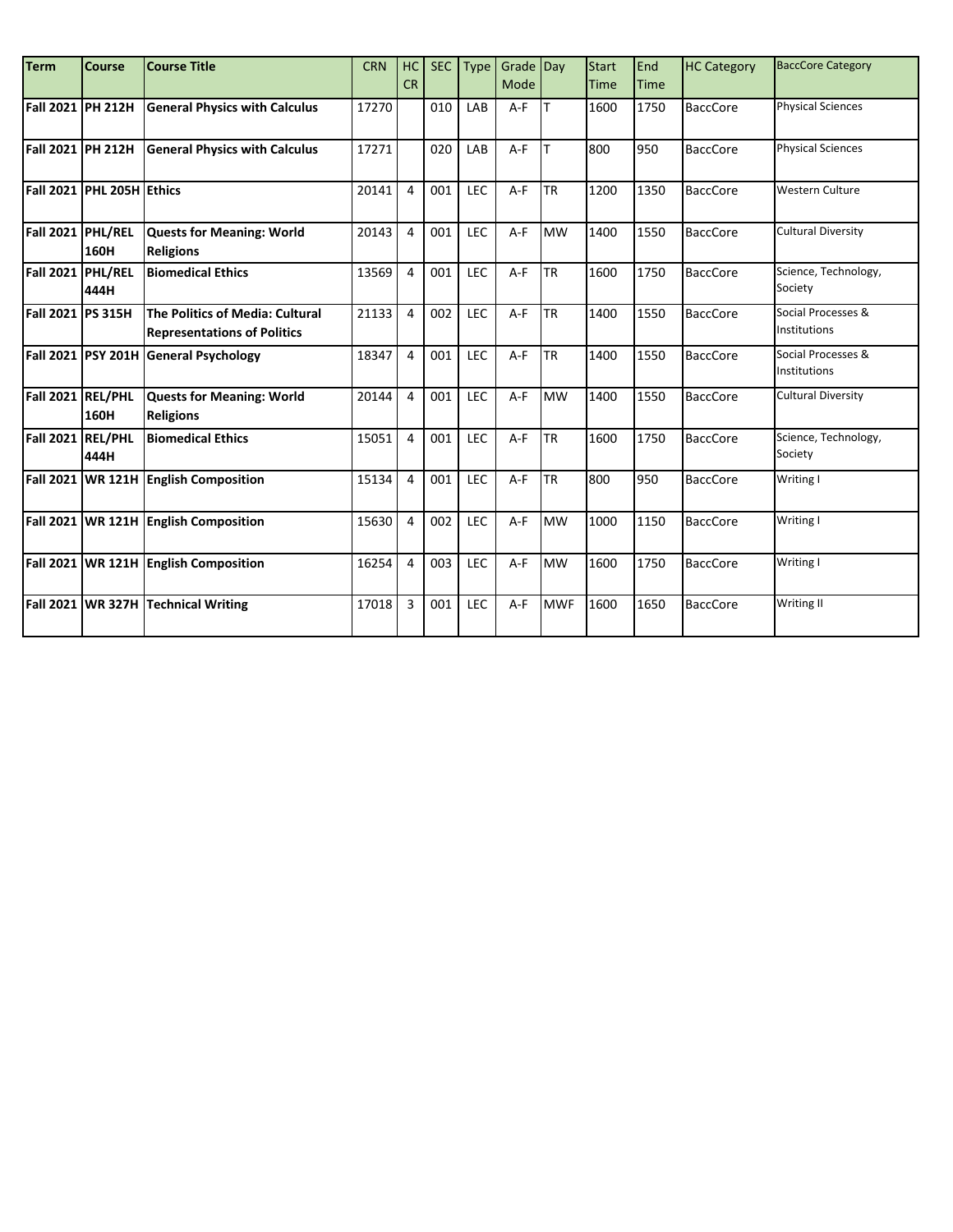| <b>Term</b>             | Course            | <b>Course Title</b>                                                             | <b>CRN</b> | HC                   | <b>SEC</b> | <b>Type</b> | Grade Day   |           | <b>Start</b> | End                 | <b>HC Category</b> | <b>BaccCore Category</b> |
|-------------------------|-------------------|---------------------------------------------------------------------------------|------------|----------------------|------------|-------------|-------------|-----------|--------------|---------------------|--------------------|--------------------------|
|                         | Fall 2021 BB 407H | Learn to Love Your Lying Eyes (and                                              | 18299      | CR<br>$\overline{2}$ | 001        | <b>SEM</b>  | Mode<br>P/N | W         | Time<br>1400 | <b>Time</b><br>1550 | Colloquia          |                          |
|                         |                   | <b>Brain</b> )                                                                  |            |                      |            |             |             |           |              |                     |                    |                          |
| Fall 2021 ENSC          |                   | <b>Introduction to Traditional</b>                                              | 16599      | $\overline{2}$       | 400        | onlin       | A-F         |           | online       |                     | Colloquia          |                          |
|                         | 407H/             | <b>Ecological Knowledge (TEK)</b>                                               |            |                      |            | e           |             |           |              |                     |                    |                          |
| Fall 2021 HC 299        |                   | <b>Farside Entomology</b>                                                       | 13624      | $\overline{2}$       | 001        | <b>SEM</b>  | A-F         | W         | 1800         | 1950                | Colloquia          |                          |
| Fall 2021 HC 299        |                   | <b>Internationalize Your HC</b>                                                 | 16000      | $\mathbf{1}$         | 002        | <b>SEM</b>  | A-F         | R.        | 1500         | 1550                | Colloquia          |                          |
|                         |                   | <b>Experience</b>                                                               |            |                      |            |             |             |           |              |                     |                    |                          |
| Fall 2021 HC 299        |                   | <b>Pandemics and Philosophies: Who</b><br>Lives, Who Dies, Who Decides?         | 19670      | $\overline{2}$       | 003        | <b>SEM</b>  | A-F         | <b>TR</b> | 1600         | 1650                | Colloquia          |                          |
| Fall 2021 HC 407        |                   | <b>Writing About Music</b>                                                      | 15687      | $\overline{2}$       | 001        | <b>SEM</b>  | P/N         | <b>MW</b> | 1200         | 1250                | Colloquia          |                          |
| Fall 2021 HC 407        |                   | Toy-Based Technology for Children 15060<br>with Disabilities                    |            | $\overline{2}$       | 002        | SEM         | A-F         | IT.       | 1400         | 1550                | Colloquia          |                          |
| Fall 2021 HC 407        |                   | <b>Leadership and Positive</b><br><b>Psychology</b>                             | 13812      | $\overline{2}$       | 003        | <b>SEM</b>  | P/N         | M         | 1000         | 1150                | Colloquia          |                          |
| Fall 2021 HC 407        |                   | Circular Economy: A Framework<br>for Responsible Design                         | 17011      | $\mathbf{1}$         | 004        | <b>SEM</b>  | P/N         | W         | 1300         | 1350                | Colloquia          |                          |
| Fall 2021 HC 407        |                   | <b>Race and Science</b>                                                         | 15688      | $\overline{2}$       | 005        | <b>SEM</b>  | P/N         | IR.       | 1000         | 1150                | Colloquia          |                          |
| Fall 2021 HC 407        |                   | The Science of Art/The Art of<br><b>Science</b>                                 | 13813      | $\mathbf{1}$         | 006        | <b>SEM</b>  | P/N         | R.        | 1000         | 1050                | Colloquia          |                          |
| Fall 2021 HC 407        |                   | American Identity in the World                                                  | 15047      | $\overline{2}$       | 007        | <b>SEM</b>  | P/N         | <b>MW</b> | 900          | 950                 | Colloquia          |                          |
| Fall 2021 HC 407        |                   | Crises, Catastrophes, and<br><b>Cataclysms in Earth History</b>                 | 13814      | $\mathbf{1}$         | 008        | <b>SEM</b>  | P/N         | IR.       | 1300         | 1350                | Colloquia          |                          |
| Fall 2021 HC 407        |                   | <b>Experiential Marketing - Sports,</b><br><b>Tourism &amp; Performing Arts</b> | 19870      | $\overline{2}$       | 009        | <b>SEM</b>  | P/N         | Iт.       | 1600         | 1750                | Colloquia          |                          |
| Fall 2021 HC 407        |                   | <b>Bulletproofing Your Research with</b><br><b>Open Science Practices</b>       | 19675      | $\mathbf{1}$         | 010        | <b>SEM</b>  | P/N         | IF.       | 900          | 950                 | Colloquia          |                          |
| Fall 2021 HC 407        |                   | How to be Less Wrong: A Study in<br><b>Common Misconceptions</b>                | 19680      | $\overline{2}$       | 011        | <b>SEM</b>  | P/N         | IT.       | 1400         | 1550                | Colloquia          |                          |
| <b>Fall 2021 HC 407</b> |                   | God, Pain, and the Problem of Evil:<br>An Introduction to CS Lewis              | 20138      | $\overline{2}$       | 012        | LEC         | P/N         | <b>M</b>  | 1600         | 1750                | Colloquia          |                          |
| Fall 2021 HC 407        |                   | The New Yorker Cartoons: History<br>and Humor                                   | 19674      | $\overline{2}$       | 013        | SEM         | P/N         | Iт        | 1700         | 1850                | Colloquia          |                          |
| Fall 2021 HC 407        |                   | <b>Coaching Youth Programs</b>                                                  | 18305      | $\mathbf{1}$         | 014        | SEM         | $A-F$       | R.        | 1100         | 1150                | Colloquia          |                          |
| Fall 2021 HC 407        |                   | <b>Going Viral: Memes and Social</b><br><b>Media in the Age of</b>              | 19682      | $\overline{2}$       | 015        | SEM         | P/N         | IF.       | 1000         | 1150                | Colloquia          |                          |
| Fall 2021 HC 407        |                   | The Truth Is Out There: The Rise of<br><b>Conspiracy Theories</b>               | 19683      | $\overline{2}$       | 016        | <b>SEM</b>  | P/N         | R         | 1200         | 1350                | Colloquia          |                          |
| Fall 2021 HC 407        |                   | Dawn of the Anthropocene                                                        | 14707      | $\mathbf{1}$         | 017        | SEM         | P/N         | R         | 1400         | 1450                | Colloquia          |                          |
| Fall 2021 HC 407        |                   | <b>Visual Culture and the Meaning</b><br><b>Behind Images</b>                   | 19673      | $\overline{2}$       | 018        | SEM         | P/N         | <b>MW</b> | 1100         | 1150                | Colloquia          |                          |
| Fall 2021 HC 407        |                   | The Science of Science Fiction                                                  | 15232      | $\mathbf 1$          | 019        | SEM         | P/N         | Iт.       | 1000         | 1050                | Colloquia          |                          |
| Fall 2021 HC 407        |                   | Diagnosis, Stat: An Introduction<br>to Clinical Diagnostics                     | 18306      | $\mathbf 1$          | 020        | SEM         | P/N         | W         | 1600         | 1750                | Colloquia          |                          |
| Fall 2021 HC 407        |                   | Vampires, Race, and Gender                                                      | 16251      | $\overline{2}$       | 021        | SEM         | A-F         | <b>MW</b> | 1600         | 1650                | Colloquia          |                          |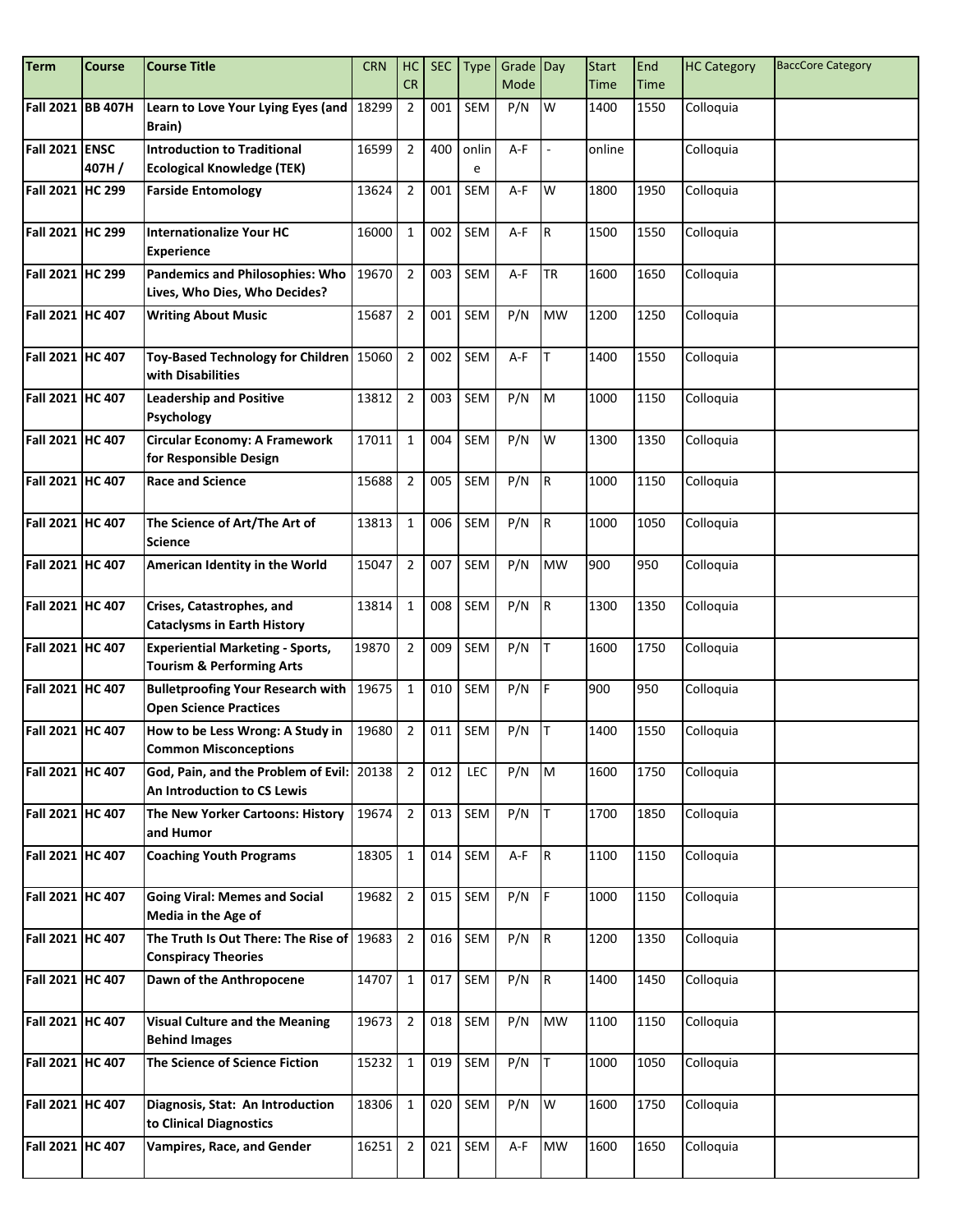| Term               | <b>Course</b>       | <b>Course Title</b>                                                     | <b>CRN</b> | HC             | <b>SEC</b> | <b>Type</b> | Grade Day |           | <b>Start</b> | End         | <b>HC Category</b> | <b>BaccCore Category</b> |
|--------------------|---------------------|-------------------------------------------------------------------------|------------|----------------|------------|-------------|-----------|-----------|--------------|-------------|--------------------|--------------------------|
|                    |                     |                                                                         |            | <b>CR</b>      |            |             | Mode      |           | <b>Time</b>  | <b>Time</b> |                    |                          |
| Fall 2021 HC 407   |                     | <b>Migration and the Politics of</b><br><b>Belonging</b>                | 19672      | $\overline{2}$ | 022        | SEM         | P/N       | <b>MW</b> | 1400         | 1450        | Colloquia          |                          |
| Fall 2021 HC 407   |                     | <b>Science and Solutions for a Hot,</b><br>Sour, and Breathless Ocean   | 19684      | $\overline{2}$ | 023        | SEM         | P/N       | Iт.       | 1200         | 1250        | Colloquia          |                          |
| Fall 2021 HC 407   |                     | <b>Imaging the American West</b>                                        | 19685      | $\overline{2}$ | 024        | SEM         | P/N       | W         | 1000         | 1150        | Colloquia          |                          |
| Fall 2021 HC 407   |                     | <b>Science, Ethics and Star Trek</b>                                    | 17015      | $\mathbf{1}$   | 025        | SEM         | A-F       | IR.       | 1500         | 1550        | Colloquia          |                          |
| Fall 2021 HC 407   |                     | Life - The Biosphere Through<br><b>Space and Time</b>                   | 18310      | $\overline{2}$ | 026        | SEM         | P/N       | M         | 1000         | 1150        | Colloquia          |                          |
| Fall 2021 HC 407   |                     | <b>Exploring the History of Commerce</b><br>through Board Games         | 19671      | $\overline{2}$ | 027        | SEM         | P/N       | R         | 1600         | 1750        | Colloquia          |                          |
| Fall 2021 HC 407   |                     | <b>What Is Creativity?</b>                                              | 18316      | $\overline{2}$ | 028        | SEM         | P/N       | M         | 1400         | 1550        | Colloquia          |                          |
| Fall 2021 HC 407   |                     | "The Play's the Thing": A Survey of $\vert$ 15242<br><b>Theater</b>     |            | $\mathbf{1}$   | 030        | SEM         | P/N       | IF.       | 1100         | 1150        | Colloquia          |                          |
| Fall 2021 HC 407   |                     | <b>Enchanted Objects: Magic,</b><br>Design, and Data                    | 20734      | $\overline{2}$ | 031        | SEM         | P/N       | M         | 1600         | 1750        | Colloquia          |                          |
| Fall 2021 HC 407   |                     | Gender, Sexual Politics, and<br><b>Music: Case Studies in Musical</b>   | 16324      | $\mathbf 1$    | 032        | SEM         | P/N       | F         | 1200         | 1350        | Colloquia          |                          |
| Fall 2021 HC 407   |                     | <b>Adaptation for the Stage</b>                                         | 16325      | $\overline{2}$ | 033        | SEM         | A-F       | <b>MW</b> | 1300         | 1350        | Colloquia          |                          |
| Fall 2021 HC 407   |                     | <b>Disruptive Innovation</b>                                            | 15926      | $\mathbf{1}$   | 034        | SEM         | P/N       | M         | 1400         | 1550        | Colloquia          |                          |
| Fall 2021 HC 407   |                     | <b>Philosophy and Happiness</b>                                         | 18312      | $\overline{2}$ | 035        | <b>SEM</b>  | P/N       | <b>TR</b> | 800          | 950         | Colloquia          |                          |
| Fall 2021 HC 407   |                     | <b>Imaging the Universe</b>                                             | 21089      | $\mathbf{1}$   | 037        | SEM         | P/N       | M         | 1700         | 1750        | Colloquia          |                          |
| Fall 2021 HC 407   |                     | <b>Imaging the Universe</b>                                             | 21090      | $\mathbf 1$    | 038        | SEM         | P/N       | lT.       | 1600         | 1650        | Colloquia          |                          |
| Fall 2021 HC 407 / | <b>ENSC</b>         | <b>Introduction to Traditional</b><br><b>Ecological Knowledge (TEK)</b> | 16598      | $\overline{2}$ | 401        | onlin<br>e  | $A-F$     |           | online       |             | Colloquia          |                          |
|                    | Fall 2021   PH 407H | The Mystery of Consciousness                                            | 21091      | $1\,$          | 002        | SEM         | A-F       | F         | 1400         | 1450        | Colloquia          |                          |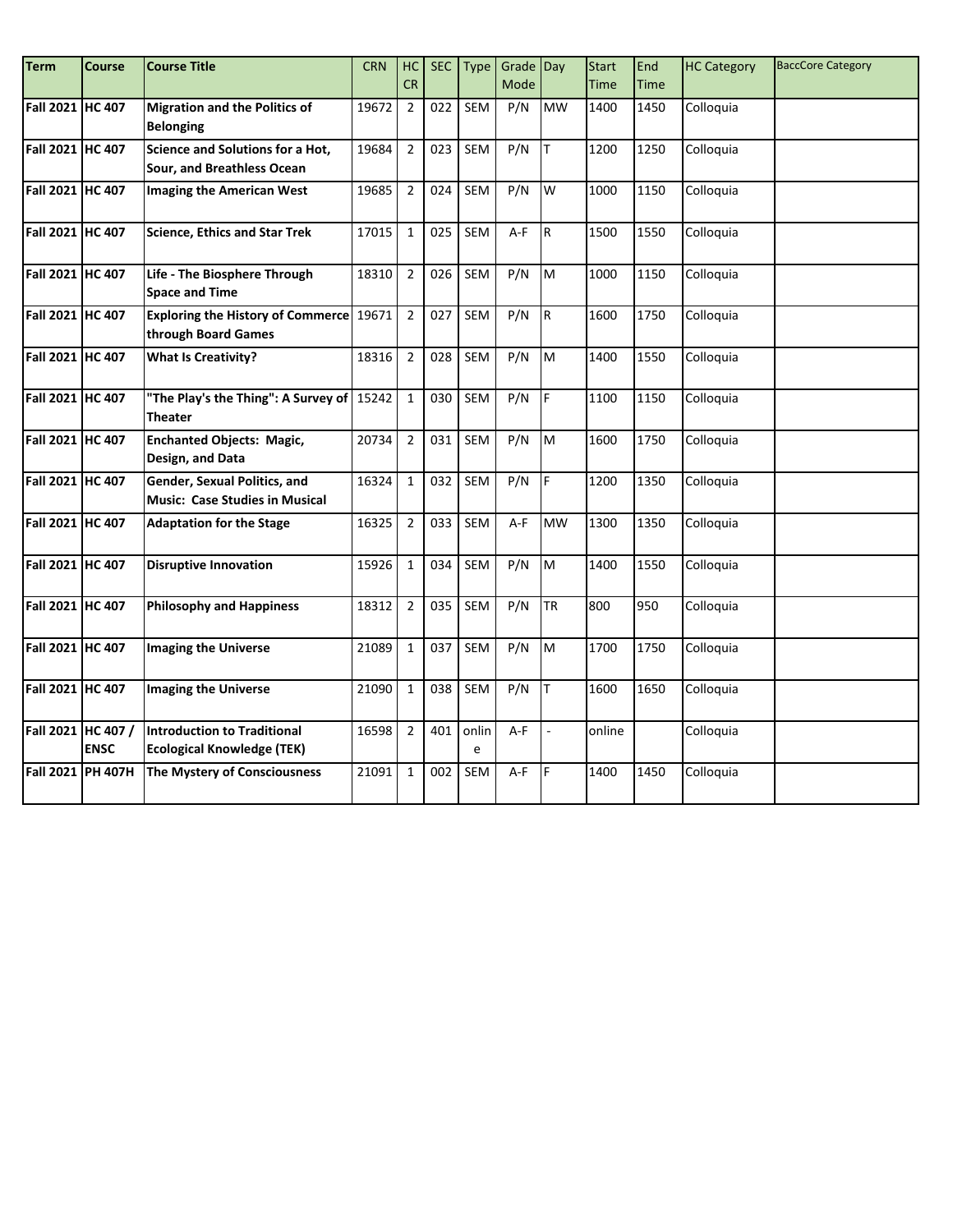| <b>Term</b>           | <b>Course</b>     | <b>Course Title</b>                                    | <b>CRN</b> | HC                      | <b>SEC</b> | Type       | Grade Day |             | <b>Start</b>         | End         | <b>HC Category</b> | <b>BaccCore Category</b> |
|-----------------------|-------------------|--------------------------------------------------------|------------|-------------------------|------------|------------|-----------|-------------|----------------------|-------------|--------------------|--------------------------|
|                       |                   |                                                        |            | CR                      |            |            | Mode      |             | Time                 | <b>Time</b> |                    |                          |
|                       | Fall 2021 BA 160H | <b>B-Engaged</b>                                       | 15235      | $\overline{2}$          | 010        | LEC        | $A-F$     | <b>TR</b>   | 1100                 | 1150        | Elective           |                          |
|                       | Fall 2021 BA 160H | <b>B-Engaged</b>                                       | 15237      | $\overline{2}$          | 012        | LEC        | A-F       | <b>TR</b>   | 1300                 | 1350        | Elective           |                          |
|                       | Fall 2021 BA 160H | <b>B-Engaged</b>                                       | 15713      | $\overline{2}$          | 014        | LEC        | A-F       | <b>TR</b>   | 1400                 | 1450        | Elective           |                          |
|                       | Fall 2021 BA 160H | <b>B-Engaged</b>                                       | 15234      |                         | 019        | <b>REC</b> | A-F       | IF.         | 0900                 | 0950        | Elective           |                          |
|                       | Fall 2021 BA 211H | <b>Financial Accounting</b>                            | 15618      | $\overline{4}$          | 001        | LEC        | A-F       | <b>TR</b>   | 0800                 | 0950        | Elective           |                          |
|                       | Fall 2021 BA 230H | <b>Business Law I</b>                                  | 19688      | $\overline{4}$          | 001        | LEC        | A-F       | <b>TR</b>   | 1000                 | 1150        | Elective           |                          |
|                       | Fall 2021 BA 352H | <b>Managing Individual and Team</b><br>Performance     | 18323      | $\overline{4}$          | 001        | <b>LEC</b> | A-F       | <b>MW</b>   | 800                  | 950         | Elective           |                          |
|                       | Fall 2021 BA 370H | <b>Business Information Systems</b><br><b>Overview</b> | 18325      | $\overline{4}$          | 001        | LEC        | A-F       | <b>MW</b>   | 1200                 | 1350        | Elective           |                          |
| Fall 2021 BI 445H     |                   | Evolution                                              | 16632      | $\overline{3}$          | 001        | LEC        | A-F       | <b>I</b> TR | 1400                 | 1520        | Elective           |                          |
| <b>Fall 2021 CBEE</b> | 211H              | <b>Material Balances and</b><br><b>Stoichiometry</b>   | 14234      |                         | 001        | LEC        | A-F       | MF          | 1200                 | 1250        | Elective           |                          |
| <b>Fall 2021 CBEE</b> | 211H              | <b>Material Balances and</b><br><b>Stoichiometry</b>   | 14235      |                         | 010        | <b>REC</b> | A-F       | W           | 1200                 | 1250        | Elective           |                          |
| <b>Fall 2021 CBEE</b> | 211H              | <b>Material Balances and</b><br>Stoichiometry          | 14236      | $\mathbf{1}$            | 011        | STU        | A-F       | W           | 1400                 | 1450        | Elective           |                          |
|                       | Fall 2021 CH 361H | <b>Experimental Chemistry I</b>                        | 11788      | $\overline{3}$          | 001        | LEC        | A-F       | M           | 1600                 | 1650        | Elective           |                          |
|                       | Fall 2021 CH 361H | <b>Experimental Chemistry I</b>                        | 11789      |                         | 011        | LAB        | $A-F$     | <b>TR</b>   | 800                  | 1120        | Elective           |                          |
|                       | Fall 2021 CH 361H | <b>Experimental Chemistry I</b>                        | 11790      |                         | 012        | LAB        | A-F       | <b>TR</b>   | 1300                 | 1620        | Elective           |                          |
|                       | Fall 2021 CH 361H | <b>Experimental Chemistry I</b>                        | 17274      |                         | 013        | LAB        | A-F       | <b>WF</b>   | 1200                 | 1520        | Elective           |                          |
|                       | Fall 2021 CH 461H | <b>Experimental Chemistry II</b>                       | 11998      | $\overline{\mathbf{3}}$ | 001        | LEC        | A-F       | <b>TR</b>   | 1200                 | 1320        | Elective           |                          |
|                       | Fall 2021 CH 461H | <b>Experimental Chemistry II</b>                       | 20362      | $\overline{3}$          | 002        | LEC        | $A-F$     | <b>WF</b>   | 1100                 | 1150        | Elective           |                          |
|                       | Fall 2021 CH 461H | <b>Experimental Chemistry II</b>                       | 12017      |                         | 010        | LAB        | $A-F$     | <b>TR</b>   | T 1330- & Th<br>1550 | 1200-       | Elective           |                          |
|                       | Fall 2021 CH 461H | <b>Experimental Chemistry II</b>                       | 20366      |                         | 020        | LAB        | A-F       | <b>WF</b>   | 1200                 | 1450        | Elective           |                          |
|                       | Fall 2021 CH 464H | <b>Experimental Chemistry II</b>                       | 11791      | $\overline{3}$          | 001        | LEC        | $A-F$     | M           | 1300                 | 1350        | Elective           |                          |
|                       | Fall 2021 CH 464H | <b>Experimental Chemistry II</b>                       | 11999      |                         | 011        | LAB        | $A-F$     | <b>MW</b>   | M 1400 W<br>1650     | 1300-       | Elective           |                          |
|                       |                   | Fall 2021 CHE 331H Transport Phenomena I               | 14247      |                         | 001        | LEC        | A-F       | <b>MWF</b>  | 800                  | 850         | Elective           |                          |
|                       |                   | Fall 2021 CHE 331H Transport Phenomena I               | 18261      | $\mathbf 1$             | 010        | STU        | A-F       | MF          | 1300                 | 1350        | Elective           |                          |
| Fall 2021 CS 321H     |                   | Introduction to Theory of<br>Computation               | 16541      | $\mathbf{3}$            | 001        | LEC        | A-F       | <b>MWF</b>  | 1400                 | 1450        | Elective           |                          |
| Fall 2021 DSGN        | 341H              | <b>Design Thinking and Process</b><br>Innovation       | 18461      | $\overline{\mathbf{4}}$ | 001        | LEC        | $A-F$     | <b>MW</b>   | 1000                 | 1150        | Elective           |                          |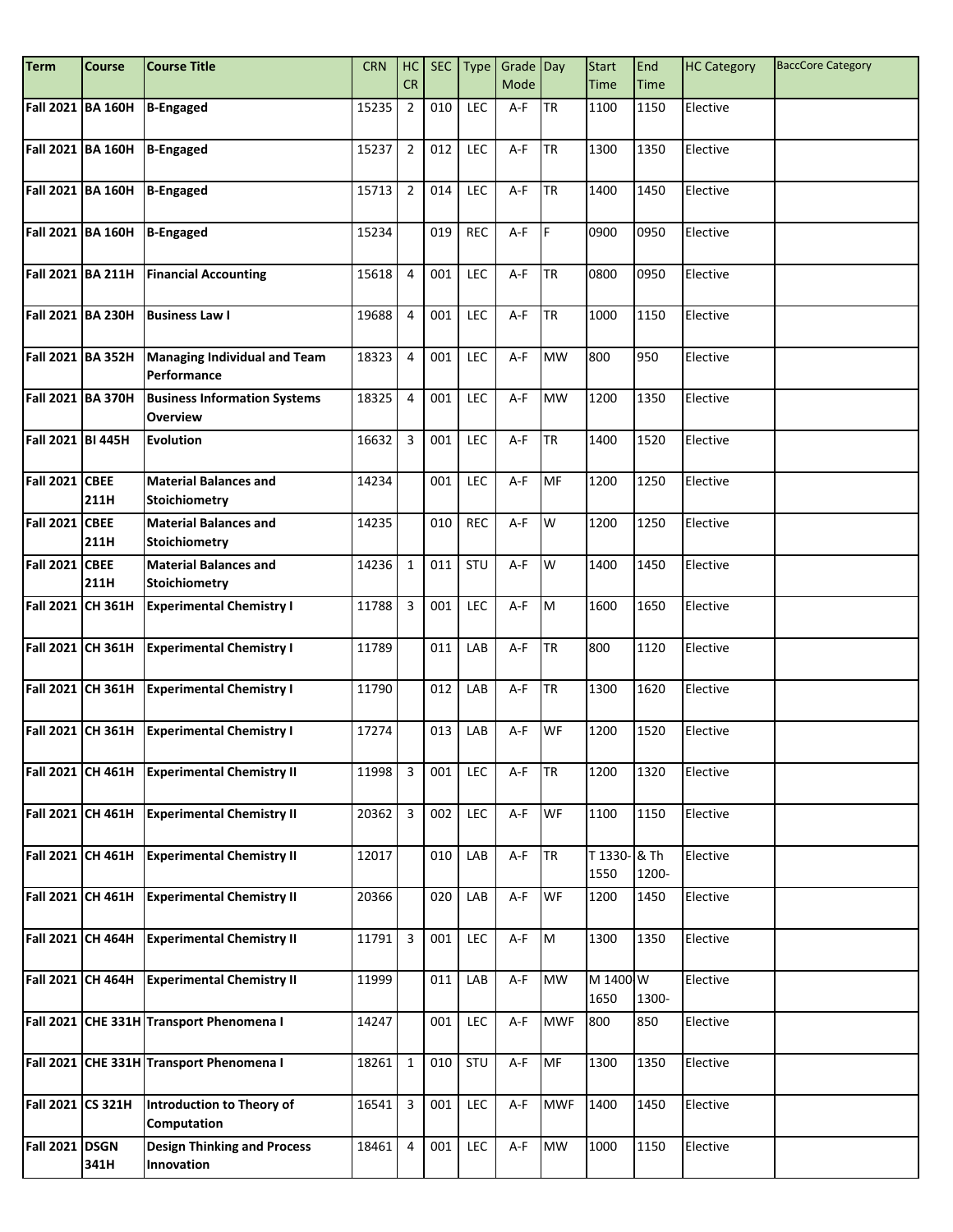| <b>Term</b>           | <b>Course</b>       | <b>Course Title</b>                                   | <b>CRN</b> | HC             | <b>SEC</b> | Type        | Grade Day |             | <b>Start</b> | End  | <b>HC Category</b> | <b>BaccCore Category</b> |
|-----------------------|---------------------|-------------------------------------------------------|------------|----------------|------------|-------------|-----------|-------------|--------------|------|--------------------|--------------------------|
|                       |                     |                                                       |            | <b>CR</b>      |            |             | Mode      |             | Time         | Time |                    |                          |
| Fall 2021 ENGR        | 100H                | The Oregon State Engineering<br><b>Student</b>        | 20698      |                | 010        | LEC         | A-F       | <b>TR</b>   | 1400         | 1450 | Elective           |                          |
| Fall 2021 ENGR        | 100H                | The Oregon State Engineering<br>Student               | 20726      | $\mathbf{1}$   | 011        | STU         | A-F       | IR.         | 1600         | 1750 | Elective           |                          |
| <b>Fall 2021</b>      | <b>ENGR</b><br>100H | The Oregon State Engineering<br><b>Student</b>        | 20699      |                | 020        | LEC         | A-F       | <b>TR</b>   | 1400         | 1450 | Elective           |                          |
| Fall 2021 ENGR        | 100H                | The Oregon State Engineering<br><b>Student</b>        | 20700      | $\mathbf{1}$   | 021        | STU         | A-F       | R.          | 1600         | 1750 | Elective           |                          |
| Fall 2021 ENGR        | 100H                | The Oregon State Engineering<br><b>Student</b>        | 20701      |                | 030        | <b>LEC</b>  | A-F       | <b>TR</b>   | 1400         | 1450 | Elective           |                          |
| Fall 2021 ENGR        | 100H                | The Oregon State Engineering<br><b>Student</b>        | 20702      | $\mathbf{1}$   | 031        | STU         | A-F       | IR.         | 1600         | 1750 | Elective           |                          |
| Fall 2021 ENGR        | 100H                | <b>The Oregon State Engineering</b><br><b>Student</b> | 20708      |                | 060        | <b>LEC</b>  | A-F       | <b>TR</b>   | 1500         | 1550 | Elective           |                          |
| <b>Fall 2021 ENGR</b> | 100H                | The Oregon State Engineering<br><b>Student</b>        | 20709      | $\mathbf{1}$   | 061        | STU         | A-F       | R           | 1600         | 1750 | Elective           |                          |
| Fall 2021 ENGR        | 100H                | The Oregon State Engineering<br><b>Student</b>        | 20712      |                | 080        | <b>LEC</b>  | A-F       | <b>ITR</b>  | 1500         | 1550 | Elective           |                          |
| Fall 2021 ENGR        | 100H                | The Oregon State Engineering<br><b>Student</b>        | 20713      | $\mathbf{1}$   | 081        | STU         | A-F       | IR.         | 1600         | 1750 | Elective           |                          |
| Fall 2021 ENGR        | 100H                | The Oregon State Engineering<br><b>Student</b>        | 20716      |                | 110        | LEC         | A-F       | <b>TR</b>   | 1500         | 1550 | Elective           |                          |
| <b>Fall 2021</b>      | <b>ENGR</b><br>100H | The Oregon State Engineering<br><b>Student</b>        | 20717      | $\mathbf{1}$   | 111        | STU         | A-F       | R.          | 1600         | 1750 | Elective           |                          |
| <b>Fall 2021 ENGR</b> | 100H                | The Oregon State Engineering<br><b>Student</b>        | 20718      |                | 120        | LEC         | A-F       | <b>TR</b>   | 1500         | 1550 | Elective           |                          |
| Fall 2021 ENGR        | 100H                | The Oregon State Engineering<br><b>Student</b>        | 20719      | $\mathbf{1}$   | 121        | STU         | A-F       | IR.         | 1600         | 1750 | Elective           |                          |
| <b>Fall 2021 ENGR</b> | 201H                | <b>Electrical Fundamentals I</b>                      | 16442      | 3              | 001        | LEC         | A-F       | <b>MW</b>   | 1400         | 1450 | Elective           |                          |
| <b>Fall 2021</b>      | <b>ENGR</b><br>201H | <b>Electrical Fundamentals I</b>                      | 16443      |                | 010        | LAB         | A-F       | R           | 1000         | 1150 | Elective           |                          |
| Fall 2021 ENGR        | 211H                | <b>Statics</b>                                        | 15937      | 3              | 001        | LEC         | A-F       | <b>MW</b>   | 1600         | 1650 | Elective           |                          |
| Fall 2021 ENGR        | 211H                | <b>Statics</b>                                        | 15938      |                | 020        | <b>REC</b>  | $A-F$     | I۴          | 1000         | 1150 | Elective           |                          |
| Fall 2021 HC 002      |                     | <b>HC Peer Mentor Program</b>                         | 17399      | $\mathbf 0$    | 001        | Ind<br>Stu  | N/A       | W           | 1700         | 1750 | Elective           |                          |
| Fall 2021 HC 002      |                     | <b>HC Peer Mentor Program</b>                         | 17400      | $\mathsf 0$    | 002        | Ind<br>Stu  | $N/A$ F   |             | 1200         | 1250 | Elective           |                          |
| Fall 2021 HC 409      |                     | <b>Civic Engagement</b>                               | 13877      | $\mathbf 1$    | 005        | <b>PRAC</b> | P/N       |             |              |      | Elective           |                          |
| Fall 2021 HC 409      |                     | <b>Conversants</b>                                    | 11030      | $\mathbf{1}$   |            | 007 PRAC    | P/N       |             |              |      | Elective           |                          |
| Fall 2021 HC 409      |                     | <b>HC Peer Mentor Program</b>                         | 15050      | $\mathbf{1}$   | 009        | PRAC        | P/N       | W           | 1700         | 1750 | Elective           |                          |
| Fall 2021 HC 409      |                     | <b>HC Peer Mentor Program</b>                         | 15152      | $\mathbf{1}$   |            | 010 PRAC    | P/N       | $\mathsf F$ | 1200         | 1250 | Elective           |                          |
| Fall 2021 MATS        | 321H                | <b>Introduction to Materials Science</b>              | 17367      | $\overline{4}$ | 001        | LEC         | A-F       | <b>TR</b>   | 1200         | 1350 | Elective           |                          |
|                       |                     | Fall 2021   ME 373H   Mechanical Engineering Methods  | 20156      | $\overline{4}$ | 001        | LEC         | $A-F$     | <b>MW</b>   | 1000         | 1150 | Elective           |                          |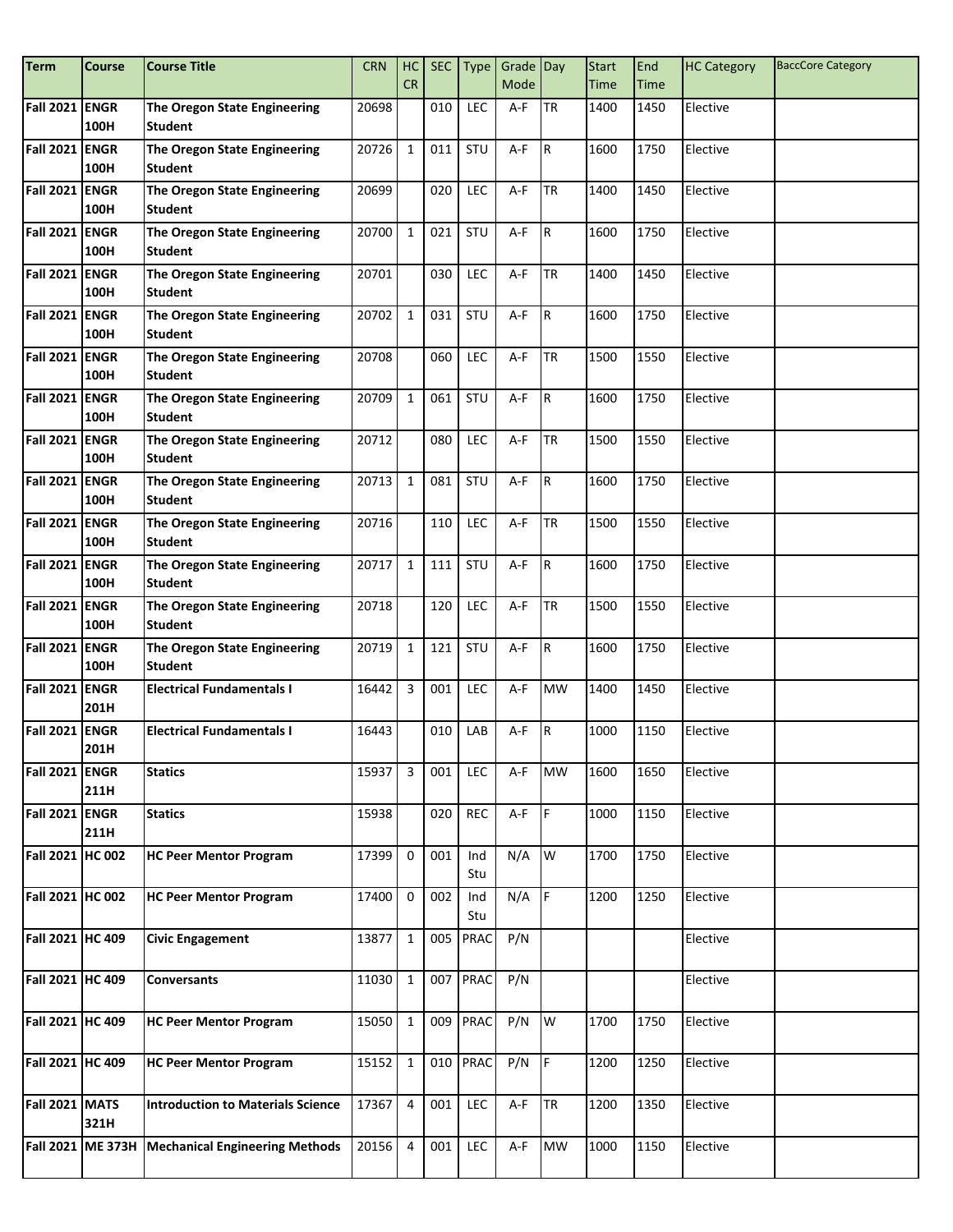| <b>Term</b>        | <b>Course</b> | <b>Course Title</b>                                                        | <b>CRN</b> | HC             | <b>SEC</b> | <b>Type</b> | Grade Day |             | <b>Start</b> | End  | <b>HC Category</b> | <b>BaccCore Category</b> |
|--------------------|---------------|----------------------------------------------------------------------------|------------|----------------|------------|-------------|-----------|-------------|--------------|------|--------------------|--------------------------|
|                    |               |                                                                            |            | <b>CR</b>      |            |             | Mode      |             | <b>Time</b>  | Time |                    |                          |
|                    |               | Fall 2021 ME 382H Introduction to Design                                   | 13567      |                | 001        | LEC         | $A-F$     | <b>MWF</b>  | 1500         | 1550 | Elective           |                          |
|                    |               | Fall 2021 ME 382H Introduction to Design                                   | 13568      | $\mathbf{1}$   | 010        | LAB         | $A-F$     | I۴          | 1000         | 1150 | Elective           |                          |
| Fall 2021 ME/NSE   | 332H          | <b>Heat Transfer</b>                                                       | 20142      | $\overline{4}$ | 001        | LEC         | $A-F$     | <b>I</b> TR | 800          | 950  | Elective           |                          |
| Fall 2021 MTH      | 252H          | <b>Integral Calculus</b>                                                   | 14182      | 4              | 002        | LEC         | $A-F$     | <b>MW</b>   | 1000         | 1150 | Elective           |                          |
| Fall 2021 MTH      | 254H          | <b>Vector Calculus I</b>                                                   | 11793      | $\overline{4}$ | 001        | <b>LEC</b>  | $A-F$     | <b>MW</b>   | 1400         | 1550 | Elective           |                          |
| Fall 2021 MTH      | 254H          | <b>Vector Calculus I</b>                                                   | 13178      | $\overline{4}$ | 002        | <b>LEC</b>  | $A-F$     | <b>MW</b>   | 1200         | 1350 | Elective           |                          |
| Fall 2021 NSE/ME   | 332H          | <b>Heat Transfer</b>                                                       | 20145      | $\overline{4}$ | 001        | LEC         | $A-F$     | <b>I</b> TR | 800          | 950  | Elective           |                          |
| Fall 2021  PH 221H |               | <b>Recitation for Physics 211</b>                                          | 12565      | $\mathbf{1}$   | 001        | <b>REC</b>  | P/N       | Iт          | 1100         | 1150 | Elective           |                          |
| Fall 2021  PH 222H |               | <b>Recitation for Physics 212</b>                                          | 17369      | $\mathbf{1}$   | 002        | <b>REC</b>  | P/N       | IR.         | 1100         | 1150 | Elective           |                          |
|                    |               | Fall 2021 PSY 298H Quantitative Methods in<br><b>Psychological Science</b> | 20135      | 4              | 001        | LEC         | $A-F$     | <b>I</b> TR | 1200         | 1350 | Elective           |                          |
|                    |               | Fall 2021   PSY 399H   Honors Psychology Research                          | 18346      | $1\,$          | 002        | <b>LEC</b>  | P/N       | IM.         | 1500         | 1550 | Elective           |                          |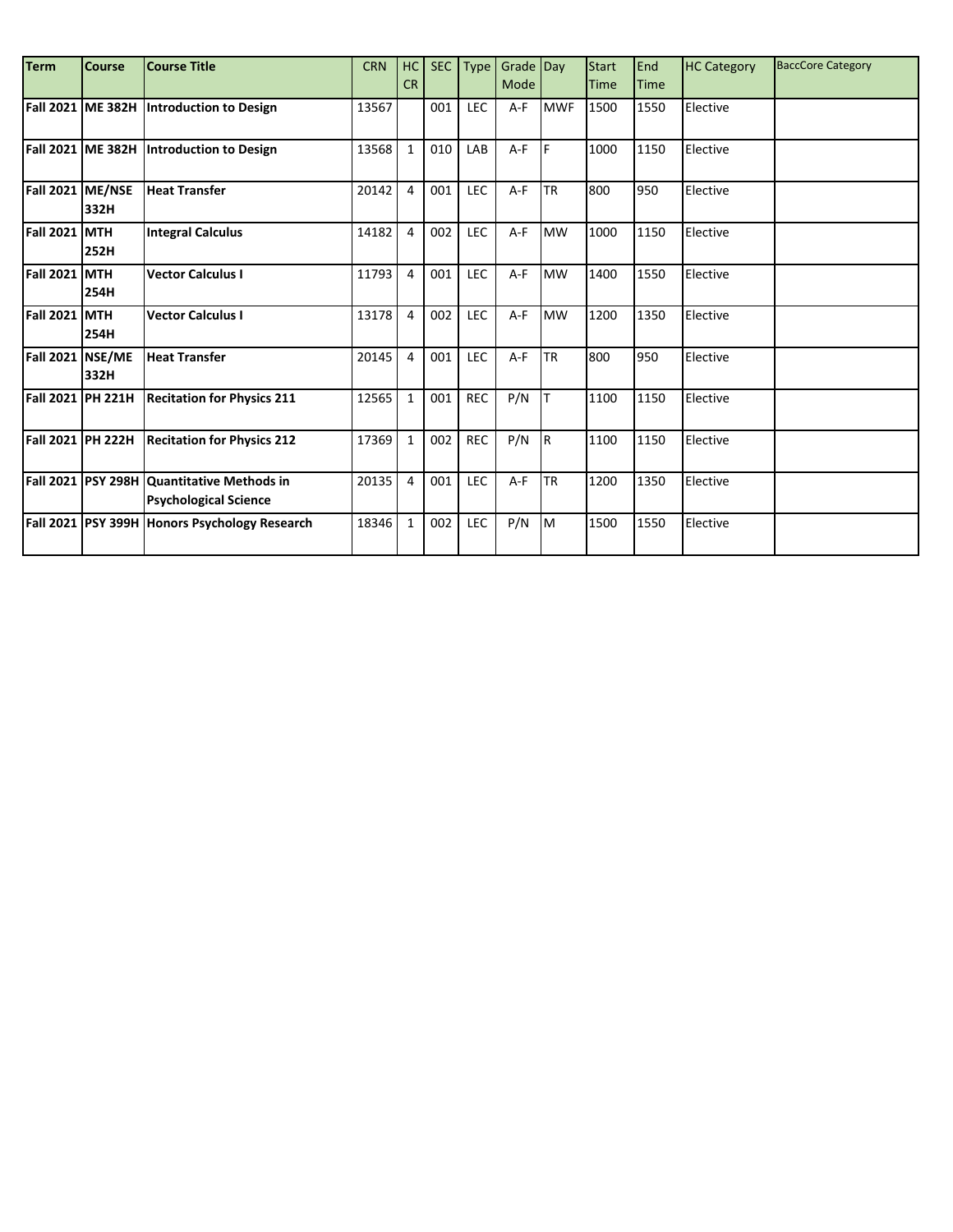| <b>Term</b>      | <b>Course</b> | <b>Course Title</b>                       | <b>CRN</b> | HC           | <b>SEC</b> | Type       | Grade Day |     | <b>Start</b> | End         | <b>HC Category</b> | <b>BaccCore Category</b> |
|------------------|---------------|-------------------------------------------|------------|--------------|------------|------------|-----------|-----|--------------|-------------|--------------------|--------------------------|
|                  |               |                                           |            | <b>CR</b>    |            |            | Mode      |     | Time         | <b>Time</b> |                    |                          |
| Fall 2021 HC 408 |               | Thesis Stage 1: Plan                      | 20149      | $\mathbf{1}$ | 006        | <b>SEM</b> | P/N       | Iм  | 1600         | 1650        | Elective /         |                          |
|                  |               | First-Year Students, Last Name A-G        |            |              |            |            |           |     |              |             | <b>Thesis</b>      |                          |
| Fall 2021 HC 408 |               | Thesis Stage 1: Plan                      | 20151      | $\mathbf{1}$ | 007        | SEM        | P/N       |     | 1600         | 1650        | Elective /         |                          |
|                  |               | First-Year Students, Last Name A-G        |            |              |            |            |           |     |              |             | <b>Thesis</b>      |                          |
| Fall 2021 HC 408 |               | <b>Thesis Stage 1: Plan</b>               | 20152      | $\mathbf{1}$ | 008        | <b>WS</b>  | P/N       | W   | 1500         | 1550        | Elective /         |                          |
|                  |               | First-Year Students, Last Name A-G        |            |              |            |            |           |     |              |             | <b>Thesis</b>      |                          |
| Fall 2021 HC 408 |               | Thesis Stage 1: Plan                      | 20153      | $\mathbf{1}$ | 009        | SEM        | P/N       | W   | 1800         | 1850        | Elective /         |                          |
|                  |               | <b>First-Year Students, Last Name A-G</b> |            |              |            |            |           |     |              |             | <b>Thesis</b>      |                          |
| Fall 2021 HC 408 |               | Thesis Stage 1: Plan                      | 20154      | $\mathbf{1}$ | 010        | SEM        | P/N       | IR. | 1500         | 1550        | Elective /         |                          |
|                  |               | First-Year Students, Last Name A-G        |            |              |            |            |           |     |              |             | <b>Thesis</b>      |                          |
| Fall 2021 HC 408 |               | Thesis Stage 1: Plan                      | 20155      | $\mathbf{1}$ | 011        | SEM        | P/N       |     | 900          | 950         | Elective /         |                          |
|                  |               | <b>For Transfer Students new to HC</b>    |            |              |            |            |           |     |              |             | <b>Thesis</b>      |                          |
| Fall 2021 HC 408 |               | Thesis Stage 2: Explore & Build           | 13018      | $\mathbf{1}$ | 001        | <b>HYB</b> | P/N       | W   | 1700         | 1750        | Thesis/Researc     |                          |
|                  |               |                                           |            |              |            |            |           |     |              |             | h/Projects         |                          |
| Fall 2021 HC 408 |               | <b>Thesis Stage 3: Commit</b>             | 13815      | $\mathbf{1}$ | 002        | <b>WS</b>  | P/N       | IR. | 1600         | 1750        | Thesis/Researc     |                          |
|                  |               |                                           |            |              |            |            |           |     |              |             | h/Projects         |                          |
| Fall 2021 HC 408 |               | Thesis Stage 4: Compose &                 | 14517      | $\mathbf{1}$ | 003        | <b>WS</b>  | P/N       | IF. | 1400         | 1550        | Thesis/Researc     |                          |
|                  |               | <b>Complete</b>                           |            |              |            |            |           |     |              |             | h/Projects         |                          |
| Fall 2021 HC 408 |               | Thesis Stage 2: Explore & Build           | 18571      | $\mathbf{1}$ | 400        | onlin      | P/N       |     | online       |             | Thesis/Researc     |                          |
|                  |               |                                           |            |              |            | e          |           |     |              |             | h/Projects         |                          |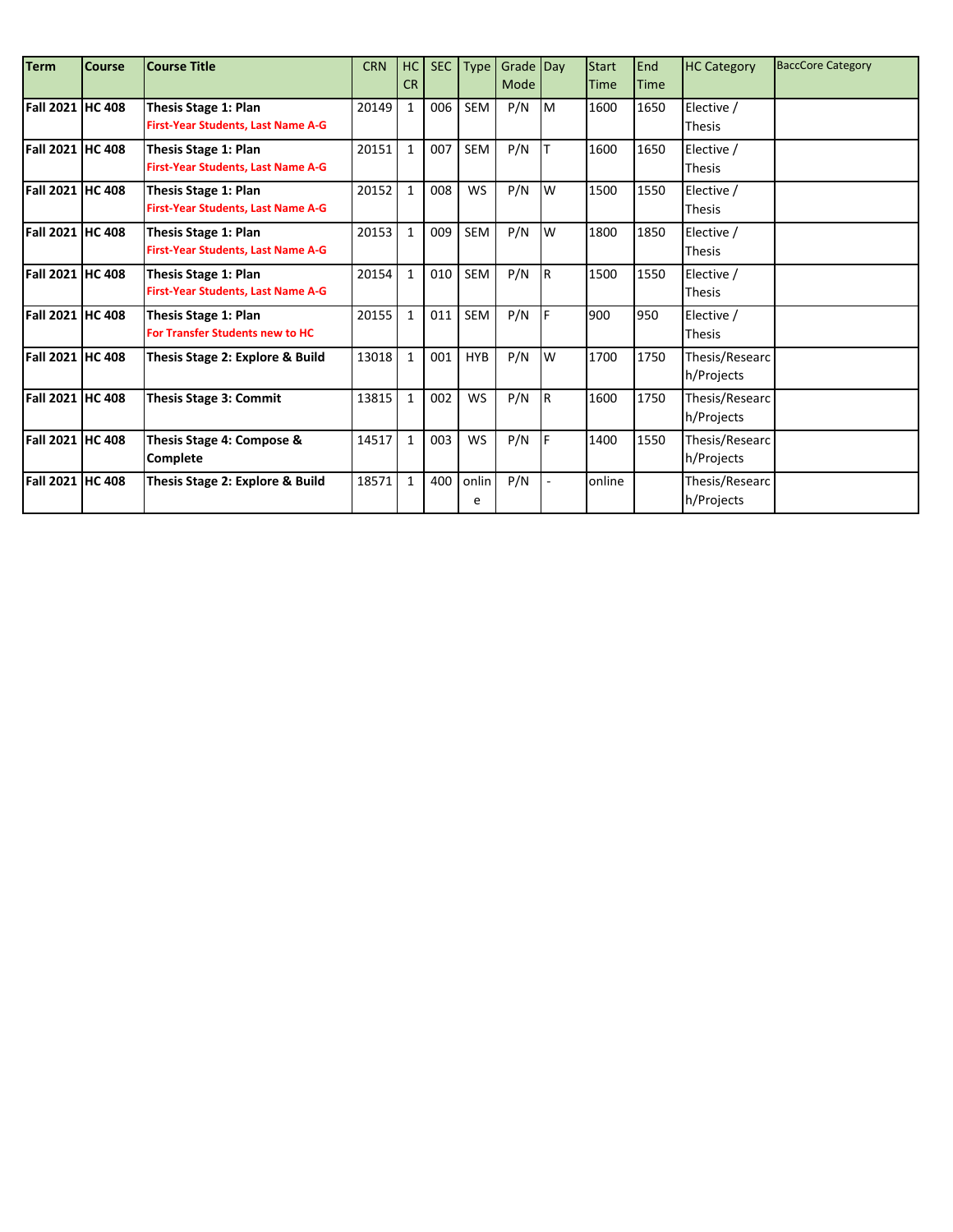| <b>Term</b>    | <b>Course</b>       | <b>Course Title</b>                                      | <b>CRN</b> | HC                      | <b>SEC</b> | <b>Type</b> | Grade Day |                     | <b>Start</b> | End         | <b>HC Category</b> | <b>BaccCore Category</b>             |
|----------------|---------------------|----------------------------------------------------------|------------|-------------------------|------------|-------------|-----------|---------------------|--------------|-------------|--------------------|--------------------------------------|
|                |                     |                                                          |            | <b>CR</b>               |            |             | Mode      |                     | Time         | <b>Time</b> |                    |                                      |
| Winter<br>2022 | <b>BI 222H</b>      | <b>Principles of Biology: Organisms</b>                  | 38167      | 4                       | 001        | LEC         | A-F       | <b>MWF</b><br>& GRP | 1300         | 1350        | <b>BaccCore</b>    | <b>Biological Sciences</b>           |
| Winter<br>2022 | <b>BI 222H</b>      | <b>Principles of Biology: Organisms</b>                  | 38168      |                         | 010        | LAB         | A-F       | W                   | 1400         | 1650        | <b>BaccCore</b>    | <b>Biological Sciences</b>           |
| Winter<br>2022 | <b>BI 222H</b>      | <b>Principles of Biology: Organisms</b>                  | 38169      |                         | 011        | LAB         | A-F       | İВ.                 | 800          | 1050        | <b>BaccCore</b>    | <b>Biological Sciences</b>           |
| Winter<br>2022 | <b>BI 222H</b>      | <b>Principles of Biology: Organisms</b>                  | 38170      |                         | 012        | LAB         | A-F       | IF.                 | 1400         | 1650        | <b>BaccCore</b>    | <b>Biological Sciences</b>           |
| Winter<br>2022 | <b>CH 232H</b>      | <b>General Chemistry</b>                                 | 33272      | 4                       | 001        | <b>LEC</b>  | A-F       | <b>MWF</b>          | 1200         | 1250        | <b>BaccCore</b>    | <b>Physical Sciences</b>             |
| Winter<br>2022 | <b>CH 232H</b>      | <b>General Chemistry</b>                                 | 33370      |                         | 010        | <b>REC</b>  | A-F       | ΙT                  | 1400         | 1450        | <b>BaccCore</b>    | <b>Physical Sciences</b>             |
| Winter<br>2022 | <b>CH 232H</b>      | <b>General Chemistry</b>                                 | 33371      |                         | 011        | <b>REC</b>  | A-F       | Iв.                 | 1100         | 1150        | <b>BaccCore</b>    | <b>Physical Sciences</b>             |
| Winter<br>2022 | <b>CH 262H</b>      | Laboratory for Chemistry 232H                            | 33273      | $\mathbf{1}$            | 010        | LAB         | A-F       | lΤ                  | 1500         | 1750        | <b>BaccCore</b>    | <b>Physical Sciences</b>             |
| Winter<br>2022 | CH 262H             | Laboratory for Chemistry 232H                            | 33274      | $\mathbf{1}$            | 011        | LAB         | A-F       | IR.                 | 1200         | 1450        | <b>BaccCore</b>    | <b>Physical Sciences</b>             |
| Winter<br>2022 | <b>ENG</b><br>275H  | The Bible as Literature                                  | 39590      | 4                       | 001        | LEC         | $A-F$     | <b>TR</b>           | 800          | 950         | <b>BaccCore</b>    | Western Culture                      |
| Winter<br>2022 | <b>ES 241H</b>      | <b>Introduction to Native American</b><br><b>Studies</b> | 40248      | 4                       | 001        | <b>LEC</b>  | A-F       | lF.                 | 1000         | 1350        | <b>BaccCore</b>    | <b>Cultural Diversity</b>            |
| Winter<br>2022 | <b>HC 199</b>       | <b>Honors Writing</b>                                    | 32050      | 3                       | 001        | LEC         | A-F       | <b>MWF</b>          | 1000         | 1050        | <b>BaccCore</b>    | Writing II                           |
| Winter<br>2022 | <b>HC 199</b>       | <b>Honors Writing</b>                                    | 32927      | 3                       | 003        | <b>LEC</b>  | A-F       | <b>TR</b>           | 1000         | 1120        | <b>BaccCore</b>    | Writing II                           |
| Winter<br>2022 |                     | HST 101H History of Western Civilization                 | 40466      | $\overline{4}$          | 001        | <b>LEC</b>  | $A-F$     | <b>TR</b>           | 1400         | 1550        | <b>BaccCore</b>    | Western Culture                      |
| Winter<br>2022 | <b>REL 210H</b>     | HST/PHL/ Religion in the United States                   | 39594      | 4                       | 001        | <b>LEC</b>  | A-F       | <b>TR</b>           | 1400         | 1550        | <b>BaccCore</b>    | Difference, Power,<br>Discrimination |
| Winter<br>2022 | HST/REL<br>425H     | The Holocaust in its History                             | 39595      | $\overline{4}$          | 001        | LEC         | A-F       | <b>MW</b>           | 1000         | 1150        | <b>BaccCore</b>    | Contemporary Global<br>Issues        |
| Winter<br>2022 | <b>HSTS</b><br>417H | <b>History of Medicine</b>                               | 36951      | 4                       | 001        | LEC         | A-F       | <b>TR</b>           | 1000         | 1150        | <b>BaccCore</b>    | Science, Technology,<br>Society      |
| Winter<br>2022 | <b>MUS</b><br>101H  | <b>Music Appreciation: A Survey</b>                      | 36046      | 3                       | 001        | LEC         | A-F       | <b>MWF</b>          | 900          | 950         | <b>BaccCore</b>    | Literature & The Arts                |
| Winter<br>2022 | <b>PH 213H</b>      | <b>General Physics with Calculus</b>                     | 37191      | 4                       | 001        | <b>LEC</b>  | A-F       | <b>MWF</b>          | 1300         | 1350        | <b>BaccCore</b>    | <b>Physical Sciences</b>             |
| Winter<br>2022 | <b>PH 213H</b>      | <b>General Physics with Calculus</b>                     | 37239      |                         | 010        | LAB         | A-F       | T                   | 800          | 950         | <b>BaccCore</b>    | <b>Physical Sciences</b>             |
| Winter<br>2022 | <b>PH 213H</b>      | <b>General Physics with Calculus</b>                     | 37192      |                         | 020        | LAB         | A-F       | lT.                 | 1600         | 1750        | <b>BaccCore</b>    | <b>Physical Sciences</b>             |
| Winter<br>2022 | <b>PH 222H</b>      | <b>Recitation for Physics 212</b>                        | 32281      | $\mathbf{1}$            | 001        | <b>REC</b>  | P/N       | Iт                  | 1100         | 1150        | <b>BaccCore</b>    | <b>Physical Sciences</b>             |
| Winter<br>2022 | <b>PH 223H</b>      | <b>Recitation for Physics 213</b>                        | 32280      | $\mathbf{1}$            | 001        | <b>REC</b>  | P/N       | R.                  | 1100         | 1150        | <b>BaccCore</b>    | <b>Physical Sciences</b>             |
| Winter<br>2022 | <b>PH 313H</b>      | <b>Energy Alternatives</b>                               | 36048      | $\overline{\mathbf{3}}$ | 001        | <b>LEC</b>  | A-F       | <b>MWF</b>          | 900          | 950         | <b>BaccCore</b>    | Science, Technology,<br>Society      |
| Winter<br>2022 | <b>HST 210H</b>     | PHL/REL/ Religion in the United States                   | 39601      | 4                       | 001        | LEC         | A-F       | <b>TR</b>           | 1400         | 1550        | <b>BaccCore</b>    | Difference, Power,<br>Discrimination |
| Winter<br>2022 |                     | PSY 202H General Psychology                              | 38200      | 4                       | 001        | LEC         | A-F       | <b>TR</b>           | 1200         | 1350        | <b>BaccCore</b>    | Social Processes &<br>Institutions   |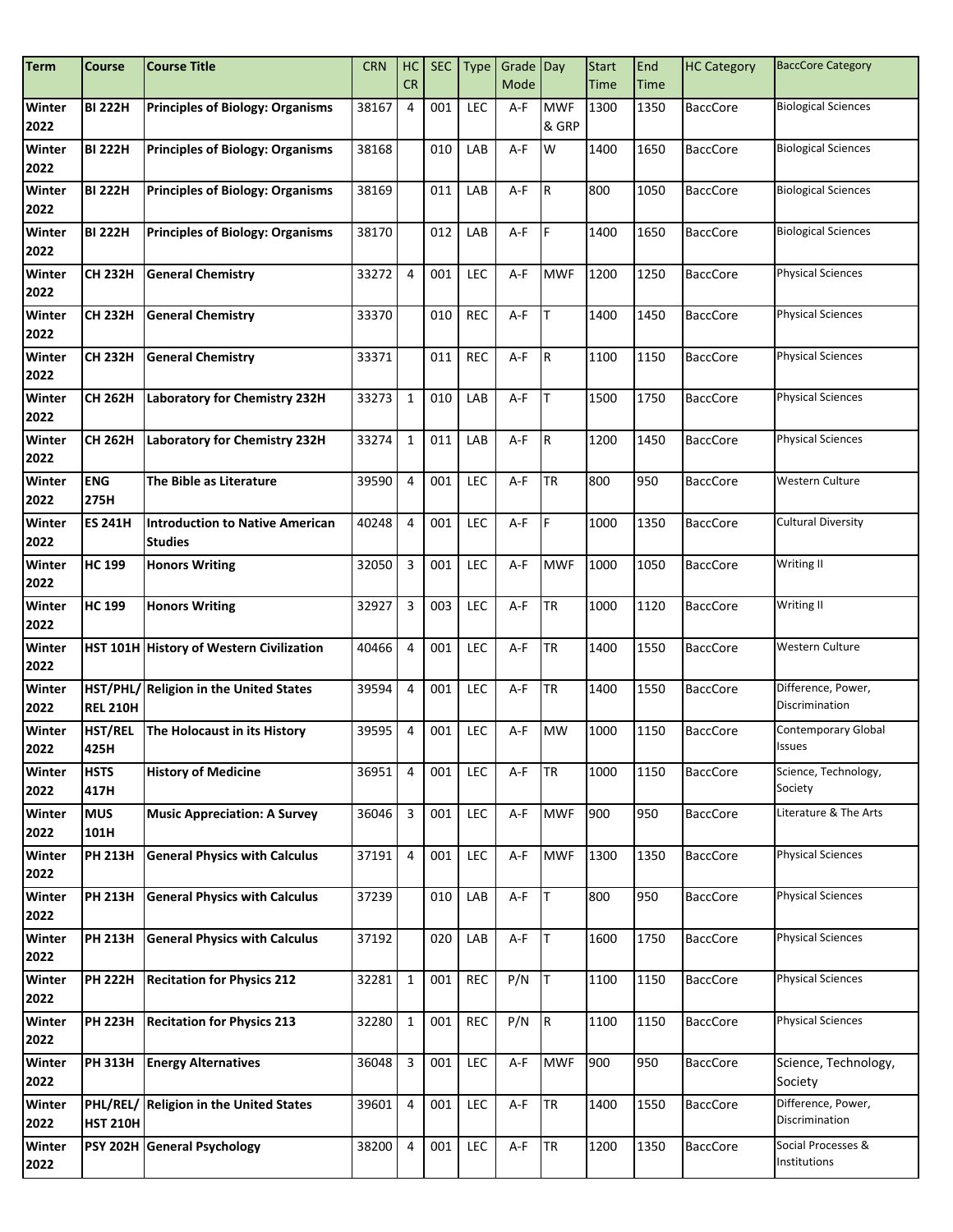| <b>Term</b>           | <b>Course</b>          | <b>Course Title</b>                           | <b>CRN</b> | HC<br><b>CR</b> | <b>SEC</b> | <b>Type</b> | Grade Day<br>Mode |           | Start<br>Time | End<br><b>ITime</b> | <b>HC Category</b> | <b>BaccCore Category</b>                    |
|-----------------------|------------------------|-----------------------------------------------|------------|-----------------|------------|-------------|-------------------|-----------|---------------|---------------------|--------------------|---------------------------------------------|
| Winter<br>2022        | <b>REL/HST</b><br>425H | The Holocaust in its History                  | 39599      | 4               | 001        | LEC         | A-F               | <b>MW</b> | 1000          | 1150                | <b>BaccCore</b>    | <b>Contemporary Global</b><br><b>Issues</b> |
| <b>Winter</b><br>2022 | <b>PHL 210H</b>        | <b>REL/HST/ Religion in the United States</b> | 39600      | 4               | 001        | <b>LEC</b>  | $A-F$             | ΤR        | 1400          | 1550                | <b>BaccCore</b>    | Difference, Power,<br><b>Discrimination</b> |
| Winter<br>2022        | <b>WGSS</b><br>240H    | Gender, Race, and Sport                       | 40249      | 3               | 001        | <b>LEC</b>  | $A-F$             |           | 1600          | 1850                | <b>BaccCore</b>    | Social Processes &<br>Institutions          |
| <b>Winter</b><br>2022 |                        | <b>WR 121H English Composition</b>            | 36955      | 3               | 001        | LEC         | $A-F$             | TR        | 1200          | 1350                | <b>BaccCore</b>    | Writing I                                   |
| <b>Winter</b><br>2022 |                        | <b>WR 327H Technical Writing</b>              | 38116      | 3               | 400        | onlin<br>e  | $A-F$             | online    |               |                     | <b>BaccCore</b>    | Writing II                                  |
| <b>Winter</b><br>2022 |                        | <b>WR 362H Science Writing</b>                | 40594      | 3               | 001        | <b>LEC</b>  | $A-F$             | TR        | 1000          | 1120                | <b>BaccCore</b>    | Writing II                                  |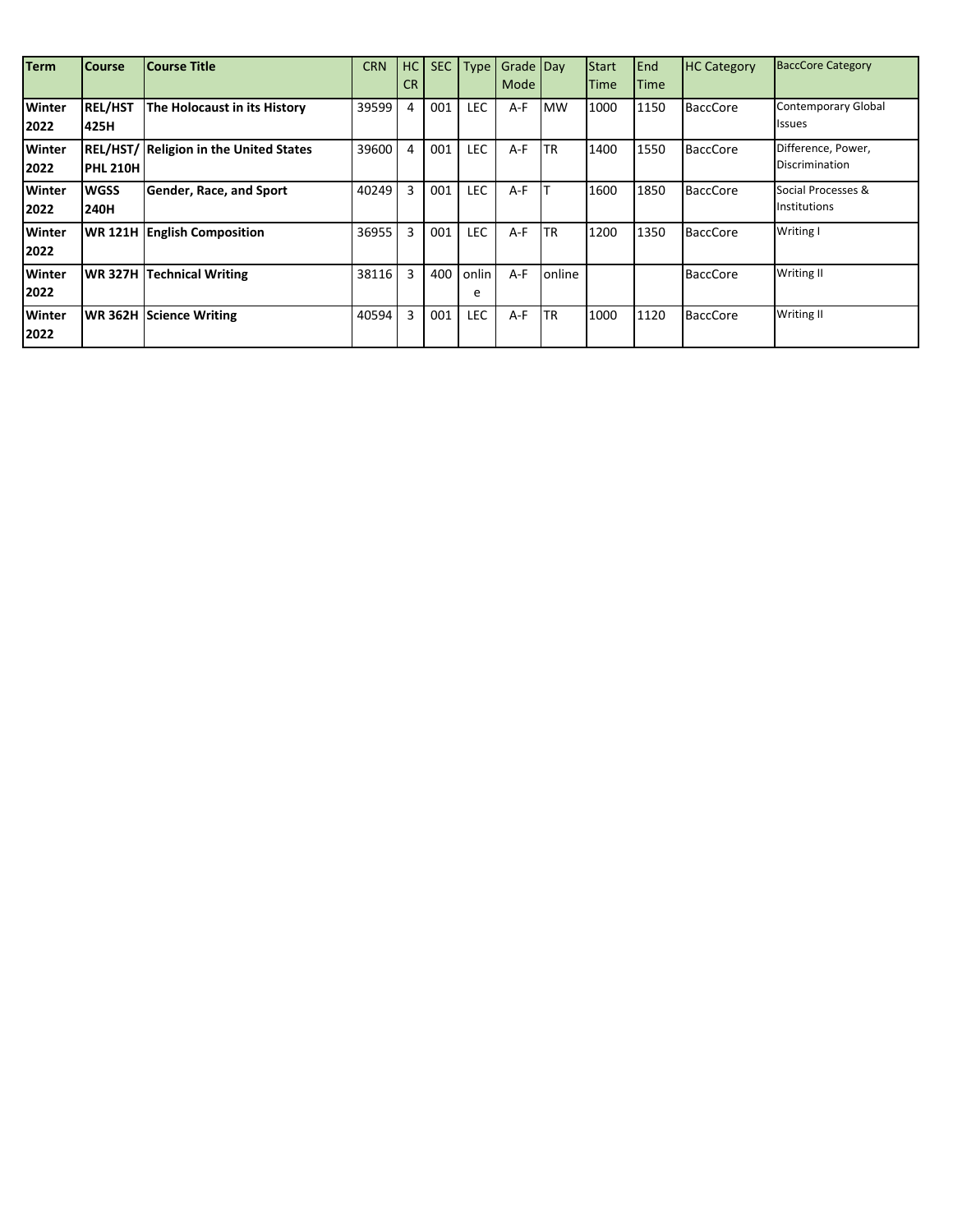| <b>Term</b>    | Course         | <b>Course Title</b>                                                          | <b>CRN</b> | HC             | <b>SEC</b> | <b>Type</b> | Grade Day |             | <b>Start</b> | End  | <b>HC Category</b> | <b>BaccCore Category</b> |
|----------------|----------------|------------------------------------------------------------------------------|------------|----------------|------------|-------------|-----------|-------------|--------------|------|--------------------|--------------------------|
|                |                |                                                                              |            | CR             |            |             | Mode      |             | <b>Time</b>  | Time |                    |                          |
| Winter<br>2022 | <b>BB 407H</b> | Learn to Love Your Lying Eyes (and   39617<br><b>Brain</b> )                 |            | $\overline{2}$ | 001        | <b>SEM</b>  | P/N       | F           | 1000         | 1150 | Colloquia          |                          |
| Winter<br>2022 |                | <b>BOT 499H Poetry and Landscape</b>                                         | 40011      | $\mathbf{1}$   | 001        | <b>SEM</b>  | P/N       | W           | 1400         | 1550 | Colloquia          |                          |
| Winter         | <b>ENSC</b>    | <b>Introduction to Traditional</b>                                           | 39587      | $\overline{2}$ | 400        | onlin       | A-F       | online      |              |      | Colloquia          |                          |
| 2022           | 407H/          | <b>Ecological Knowledge (TEK)</b>                                            |            |                |            | e           |           |             |              |      |                    |                          |
| <b>Winter</b>  | <b>HC 299</b>  | Leadership: Two Perspectives                                                 | 40659      | $\mathbf{1}$   | 001        | <b>SEM</b>  | P/N       | M           | 1400         | 1550 | Colloquia          |                          |
| 2022           |                |                                                                              |            |                |            |             |           |             |              |      |                    |                          |
| Winter<br>2022 | <b>HC 407</b>  | <b>Cultural Considerations for</b><br><b>International Service (Building</b> | 39604      | $\mathbf{1}$   | 001        | <b>SEM</b>  | $A-F$     | W           | 1600         | 1650 | Colloquia          |                          |
| Winter<br>2022 | <b>HC 407</b>  | Race, White Supremacy, and the<br><b>State of Oregon</b>                     | 36042      | $\overline{2}$ | 002        | <b>SEM</b>  | P/N       | <b>TR</b>   | 900          | 950  | Colloquia          |                          |
| Winter<br>2022 | <b>HC 407</b>  | God, Pain, and the Problem of Evil:<br>An Introduction to CS Lewis           | 32799      | $\overline{2}$ | 003        | <b>SEM</b>  | P/N       | M           | 1600         | 1750 | Colloquia          |                          |
| Winter<br>2022 | <b>HC 407</b>  | The Hidden History of Women at<br><b>Oregon State University</b>             | 39605      | $\overline{2}$ | 004        | <b>SEM</b>  | P/N       | T           | 1000         | 1150 | Colloquia          |                          |
| Winter<br>2022 | <b>HC 407</b>  | <b>Have Rocket Will Travel</b>                                               | 38173      | $\overline{2}$ | 005        | SEM         | P/N       | M           | 1000         | 1150 | Colloquia          |                          |
| Winter<br>2022 | <b>HC 407</b>  | <b>Historical Fictions and Fictional</b><br><b>Histories</b>                 | 35296      | $\overline{2}$ | 006        | <b>SEM</b>  | P/N       | IR.         | 1000         | 1150 | Colloquia          |                          |
| Winter<br>2022 | <b>HC 407</b>  | <b>Creative Practice</b>                                                     | 39613      | $\mathbf{1}$   | 007        | <b>SEM</b>  | P/N       | F           | 1100         | 1150 | Colloquia          |                          |
| Winter<br>2022 | <b>HC 407</b>  | <b>Science, Ethics and Star Trek</b>                                         | 35297      | $\mathbf{1}$   | 008        | <b>SEM</b>  | A-F       | W           | 1400         | 1450 | Colloquia          |                          |
| Winter<br>2022 | <b>HC 407</b>  | <b>Re-Engineering the Human Body</b><br>using Robotics                       | 39606      | $\overline{2}$ | 009        | <b>SEM</b>  | P/N       | <b>MW</b>   | 1100         | 1150 | Colloquia          |                          |
| Winter<br>2022 | <b>HC 407</b>  | <b>Electric Nature</b>                                                       | 35299      | $\overline{2}$ | 010        | <b>SEM</b>  | P/N       | F           | 1200         | 1350 | Colloquia          |                          |
| Winter<br>2022 | <b>HC 407</b>  | <b>Sacred Places and Links to Ancient</b><br><b>Astronomy</b>                | 33607      | $\mathbf{1}$   | 011        | <b>SEM</b>  | P/N       | T           | 1300         | 1350 | Colloquia          |                          |
| Winter<br>2022 | <b>HC407</b>   | The Science of Science Fiction                                               | 33608      | $\mathbf{1}$   | 012        | SEM         | P/N       | $\mathsf R$ | 1300         | 1350 | Colloquia          |                          |
| Winter<br>2022 | <b>HC 407</b>  | <b>Psychology of Personal Excellence</b>                                     | 39607      | $\overline{2}$ | 013        | SEM         | A-F       | R           | 1200         | 1350 | Colloquia          |                          |
| Winter<br>2022 | <b>HC 407</b>  | Materials, Technology, and<br><b>Human Civilization</b>                      | 39609      | $\overline{2}$ | 015        | SEM         | P/N       | W           | 1400         | 1550 | Colloquia          |                          |
| Winter<br>2022 | <b>HC 407</b>  | Materials, Art, & Culture                                                    | 39610      | $\mathbf{1}$   | 016        | SEM         | P/N       | M           | 1400         | 1450 | Colloquia          |                          |
| Winter<br>2022 | <b>HC 407</b>  | <b>Semiotics</b>                                                             | 36192      | $\mathbf{1}$   | 017        | SEM         | P/N       | IF.         | 1300         | 1350 | Colloquia          |                          |
| Winter<br>2022 | <b>HC 407</b>  | <b>Translations</b>                                                          | 35300      | $\overline{2}$ | 018        | <b>SEM</b>  | P/N       | <b>MW</b>   | 1300         | 1350 | Colloquia          |                          |
| Winter<br>2022 | <b>HC 407</b>  | Illegitimate Music: Improvisation<br>and Original Instrumentation            | 39611      | $\overline{2}$ | 019        | SEM         | P/N       | W           | 1000         | 1150 | Colloquia          |                          |
| Winter<br>2022 | <b>HC 407</b>  | <b>Philosophy and Happiness</b>                                              | 40611      | $\overline{2}$ | 020        | SEM         | P/N       | M           | 1200         | 1350 | Colloquia          |                          |
| Winter<br>2022 | <b>HC 407</b>  | <b>Exploring the History of Commerce</b> 39612<br>through Board Games        |            | $\overline{2}$ | 022        | SEM         | P/N       | IR.         | 1400         | 1550 | Colloquia          |                          |
| Winter<br>2022 | <b>HC 407</b>  | Because It's There (and looks fun):<br>Survival as Entertainment             | 39614      | $\overline{2}$ | 023        | SEM         | P/N       | W           | 1200         | 1350 | Colloquia          |                          |
| Winter<br>2022 | <b>HC 407</b>  | Last Year Experience                                                         | 35035      | $\overline{2}$ | 024        | SEM         | P/N       | lT.         | 1000         | 1150 | Colloquia          |                          |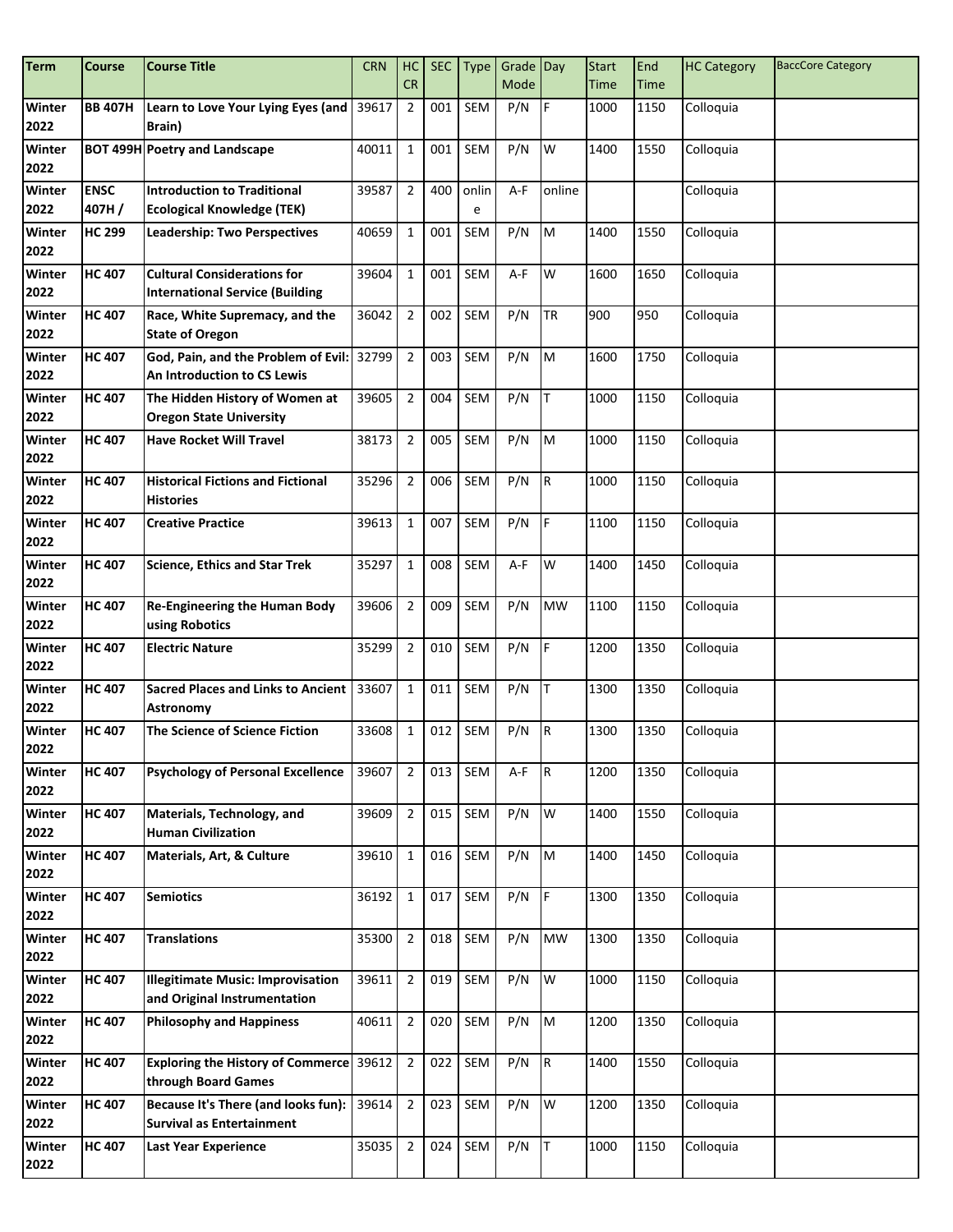| <b>Term</b>    | <b>Course</b>           | <b>Course Title</b>                                                     | <b>CRN</b> | HC             | <b>SEC</b> | Type       | Grade Day |           | <b>Start</b> | End         | <b>HC Category</b> | <b>BaccCore Category</b> |
|----------------|-------------------------|-------------------------------------------------------------------------|------------|----------------|------------|------------|-----------|-----------|--------------|-------------|--------------------|--------------------------|
|                |                         |                                                                         |            | <b>CR</b>      |            |            | Mode      |           | Time         | <b>Time</b> |                    |                          |
| Winter<br>2022 | <b>HC 407</b>           | <b>Technology and the Good Life</b>                                     | 36950      | $\overline{2}$ | 026        | <b>SEM</b> | P/N       | IR.       | 1400         | 1550        | Colloquia          |                          |
| Winter<br>2022 | <b>HC 407</b>           | <b>Earning Your Wings: Private Pilot</b><br><b>Ground School</b>        | 38179      | $\overline{2}$ | 027        | <b>SEM</b> | P/N       | IR.       | 1600         | 1750        | Colloquia          |                          |
| Winter<br>2022 | <b>HC 407</b>           | <b>What Is Creativity?</b>                                              | 37301      | $\overline{2}$ | 028        | <b>SEM</b> | P/N       | M         | 1400         | 1550        | Colloquia          |                          |
| Winter<br>2022 | <b>HC 407</b>           | <b>Learning Through Play</b>                                            | 38180      | $\overline{2}$ | 029        | SEM        | P/N       | TR        | 900          | 950         | Colloquia          |                          |
| Winter<br>2022 | <b>HC 407</b>           | <b>Imaging the Universe</b>                                             | 36254      | $\mathbf{1}$   | 030        | <b>SEM</b> | P/N       | M         | 1700         | 1750        | Colloquia          |                          |
| Winter<br>2022 | <b>HC 407</b>           | <b>Energy IQ</b>                                                        | 38807      | $\overline{2}$ | 031        | <b>SEM</b> | $A-F$     | <b>TR</b> | 1600         | 1650        | Colloquia          |                          |
| Winter<br>2022 | <b>HC 407</b>           | <b>Soundscape Ecology</b>                                               | 38805      | $\mathbf{1}$   | 032        | <b>SEM</b> | A-F       | F         | 1400         | 1550        | Colloquia          |                          |
| Winter<br>2022 | <b>HC407</b>            | <b>Visual Rhetoric in Pop Music</b>                                     | 40465      | $\overline{2}$ | 033        | <b>SEM</b> | $A-F$     | <b>MW</b> | 1200         | 1250        | Colloquia          |                          |
| Winter<br>2022 | <b>HC407</b>            | <b>Writing About Music</b>                                              | 40579      | $\overline{2}$ | 034        | <b>SEM</b> | P/N       | <b>TR</b> | 1200         | 1250        | Colloquia          |                          |
| Winter<br>2022 | <b>HC 407</b>           | The Holocaust in the Digital Age                                        | 37107      | $\overline{2}$ | 400        | onlin<br>e | $A-F$     | online    |              |             | Colloquia          |                          |
| Winter<br>2022 | <b>HC407</b>            | <b>Lady Detectives</b>                                                  | 38115      | $\overline{2}$ | 401        | onlin<br>e | P/N       | online    |              |             | Colloquia          |                          |
| Winter<br>2022 | <b>HC407</b>            | The World Inside: Society and<br><b>Emotions</b>                        | 40595      | $\overline{2}$ | 403        | onlin<br>e | A-F       | online    |              |             | Colloquia          |                          |
| Winter<br>2022 | HC 407 /<br><b>ENSC</b> | <b>Introduction to Traditional</b><br><b>Ecological Knowledge (TEK)</b> | 39586      | $\overline{2}$ | 402        | onlin<br>e | $A-F$     | online    |              |             | Colloquia          |                          |
| Winter<br>2022 | <b>PH 407H</b>          | The Weird World of Quantum<br><b>Mechanics</b>                          | 34369      | $\mathbf{1}$   | 001        | <b>SEM</b> | $A-F$     | F         | 1400         | 1450        | Colloquia          |                          |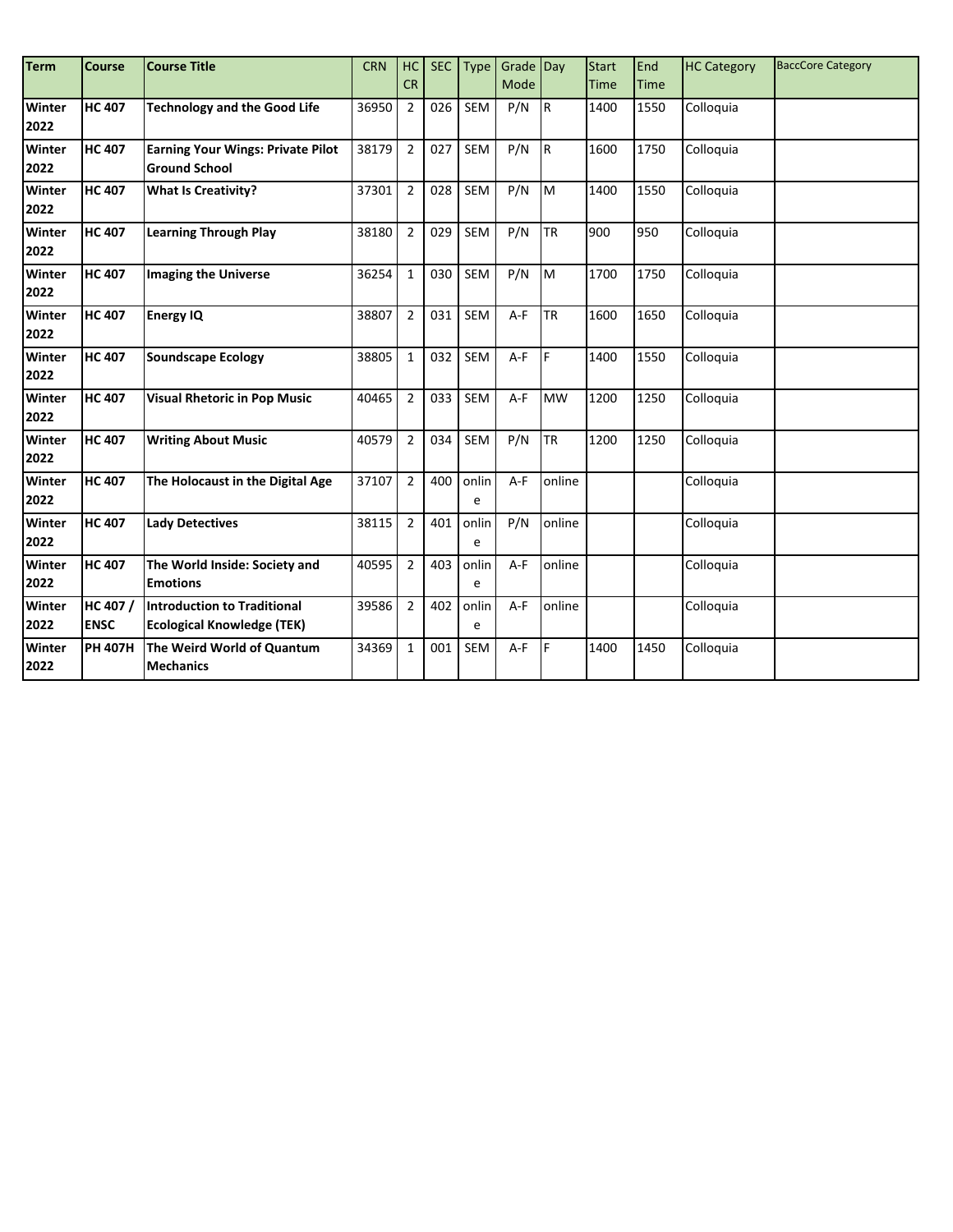| <b>Term</b>           | <b>Course</b>       | <b>Course Title</b>                                                  | <b>CRN</b> | HC             | <b>SEC</b> | <b>Type</b> | Grade Day |                    | <b>Start</b> | End          | <b>HC Category</b> | <b>BaccCore Category</b> |
|-----------------------|---------------------|----------------------------------------------------------------------|------------|----------------|------------|-------------|-----------|--------------------|--------------|--------------|--------------------|--------------------------|
|                       |                     |                                                                      |            | <b>CR</b>      |            |             | Mode      |                    | Time         | <b>Time</b>  |                    |                          |
| Winter<br>2022        | <b>BA 161H</b>      | <b>Innovation Nation - Awareness to</b><br><b>Action</b>             | 35415      | $\overline{2}$ | 010        | LEC         | A-F       | <b>TR</b>          | 1100         | 1150         | Elective           |                          |
| Winter<br>2022        | <b>BA 161H</b>      | <b>Innovation Nation - Awareness to</b><br>Action                    | 35418      | $\overline{2}$ | 012        | LEC         | A-F       | <b>TR</b>          | 1300         | 1350         | Elective           |                          |
| <b>Winter</b><br>2022 | <b>BA 161H</b>      | <b>Innovation Nation - Awareness to</b><br><b>Action</b>             | 35421      | $\overline{2}$ | 014        | <b>LEC</b>  | A-F       | <b>TR</b>          | 1400         | 1450         | Elective           |                          |
| Winter<br>2022        | <b>BA 161H</b>      | <b>Innovation Nation - Awareness to</b><br><b>Action</b>             | 35423      |                | 019        | <b>REC</b>  | A-F       | IF.                | 0900         | 0950         | Elective           |                          |
| <b>Winter</b><br>2022 | <b>BA 213H</b>      | <b>Managerial Accounting</b>                                         | 36946      | $\overline{4}$ | 001        | <b>LEC</b>  | A-F       | <b>MW</b>          | 1400         | 1550         | Elective           |                          |
| Winter<br>2022        | <b>BA 223H</b>      | <b>Principles of Marketing</b>                                       | 36948      | $\overline{4}$ | 001        | LEC         | A-F       | <b>MW</b>          | 1000         | 1150         | Elective           |                          |
| Winter<br>2022        | <b>BA 275H</b>      | <b>Foundations of Statistical</b><br>Inference                       | 38161      | 4              | 001        | <b>LEC</b>  | A-F       | <b>TR</b>          | 1000         | 1150         | Elective           |                          |
| Winter<br>2022        | <b>BA 354H</b>      | <b>Managing Ethics and Corporate</b><br><b>Social Responsibility</b> | 38163      | 4              | 001        | <b>LEC</b>  | A-F       | <b>TR</b>          | 1200         | 1350         | Elective           |                          |
| Winter<br>2022        | <b>BA 375H</b>      | <b>Applied Quantitative Methods</b>                                  | 38165      | 4              | 001        | <b>LEC</b>  | A-F       | <b>TR</b>          | 1400         | 1550         | Elective           |                          |
| Winter<br>2022        | <b>BA 390H</b>      | <b>Principles of Marketing</b>                                       | 39588      | $\overline{4}$ | 001        | LEC         | A-F       | <b>MW</b>          | 1000         | 1150         | Elective           |                          |
| Winter<br>2022        | <b>BI 370H</b>      | <b>Ecology</b>                                                       | 36336      | 3              | 001        | LEC         | A-F       | <b>TR</b>          | 1200         | 1320         | Elective           |                          |
| Winter<br>2022        | <b>CBEE</b><br>212H | <b>Energy Balances</b>                                               | 33943      |                | 001        | LEC         | A-F       | <b>MF</b>          | 1400         | 1450         | Elective           |                          |
| Winter<br>2022        | <b>CBEE</b><br>212H | <b>Energy Balances</b>                                               | 33944      |                | 010        | <b>REC</b>  | A-F       | W                  | 1400         | 1450         | Elective           |                          |
| <b>Winter</b><br>2022 | <b>CBEE</b><br>212H | <b>Energy Balances</b>                                               | 33945      | $\mathbf{1}$   | 020        | STU         | A-F       | IT.                | 1300         | 1350         | Elective           |                          |
| Winter<br>2022        | <b>CH 362H</b>      | <b>Experimental Chemistry I</b>                                      | 31763      | $\mathbf{3}$   | 001        | LEC         | A-F       | M                  | 1600         | 1650         | Elective           |                          |
| <b>Winter</b><br>2022 | <b>CH 362H</b>      | <b>Experimental Chemistry I</b>                                      | 31764      |                | 010        | LAB         | A-F       | <b>TR</b>          | 800          | 1120         | Elective           |                          |
| Winter<br>2022        | <b>CH 362H</b>      | <b>Experimental Chemistry I</b>                                      | 37285      |                | 011        | LAB         | $A-F$     | <b>TR</b>          | 1300         | 1620         | Elective           |                          |
| Winter<br>2022        | <b>CH 362H</b>      | <b>Experimental Chemistry I</b>                                      | 31765      |                | 012        | LAB         | A-F       | <b>WF</b>          | 1200         | 1520         | Elective           |                          |
| Winter<br>2022        | <b>CH 462H</b>      | <b>Experimental Chemistry II</b>                                     | 31766      | 3              | 001        | <b>LEC</b>  | A-F       | W                  | 1300         | 1350         | Elective           |                          |
| Winter<br>2022        | <b>CH 462H</b>      | <b>Experimental Chemistry II</b>                                     | 31767      |                | 010        | LAB         | $A-F$     | W                  | 1400<br>1300 | 1650<br>1650 | Elective           |                          |
| Winter<br>2022        |                     | CHE 332H Transport Phenomena II                                      | 34151      |                | 001        | LEC         | A-F       | <b>TR</b><br>& GRP | 1200         | 1250         | Elective           |                          |
| Winter<br>2022        |                     | CHE 332H Transport Phenomena II                                      | 34150      | $\,1\,$        | 010        | STU         | $A-F$     | <b>MW</b>          | 1300         | 1350         | Elective           |                          |
| <b>Winter</b><br>2022 | <b>CS 325H</b>      | <b>Analysis of Algorithms</b>                                        | 35112      | $\overline{4}$ | 001        | LEC         | A-F       | <b>TR</b>          | 1400         | 1550         | Elective           |                          |
| Winter<br>2022        | H 100H              | <b>Introduction to Public Health</b>                                 | 33946      | $\overline{4}$ | 001        | LEC         | A-F       | <b>TR</b>          | 1000         | 1150         | Elective           |                          |
| Winter<br>2022        | <b>HC</b> 409       | <b>Conversants</b>                                                   | 30956      | $\mathbf{1}$   |            | 005 PRAC    | P/N       |                    |              |              | Elective           |                          |
| Winter<br>2022        | <b>HC 409</b>       | <b>Civic Engagement</b>                                              | 33708      | $\mathbf{1}$   | 007        | PRAC        | P/N       |                    |              |              | Elective           |                          |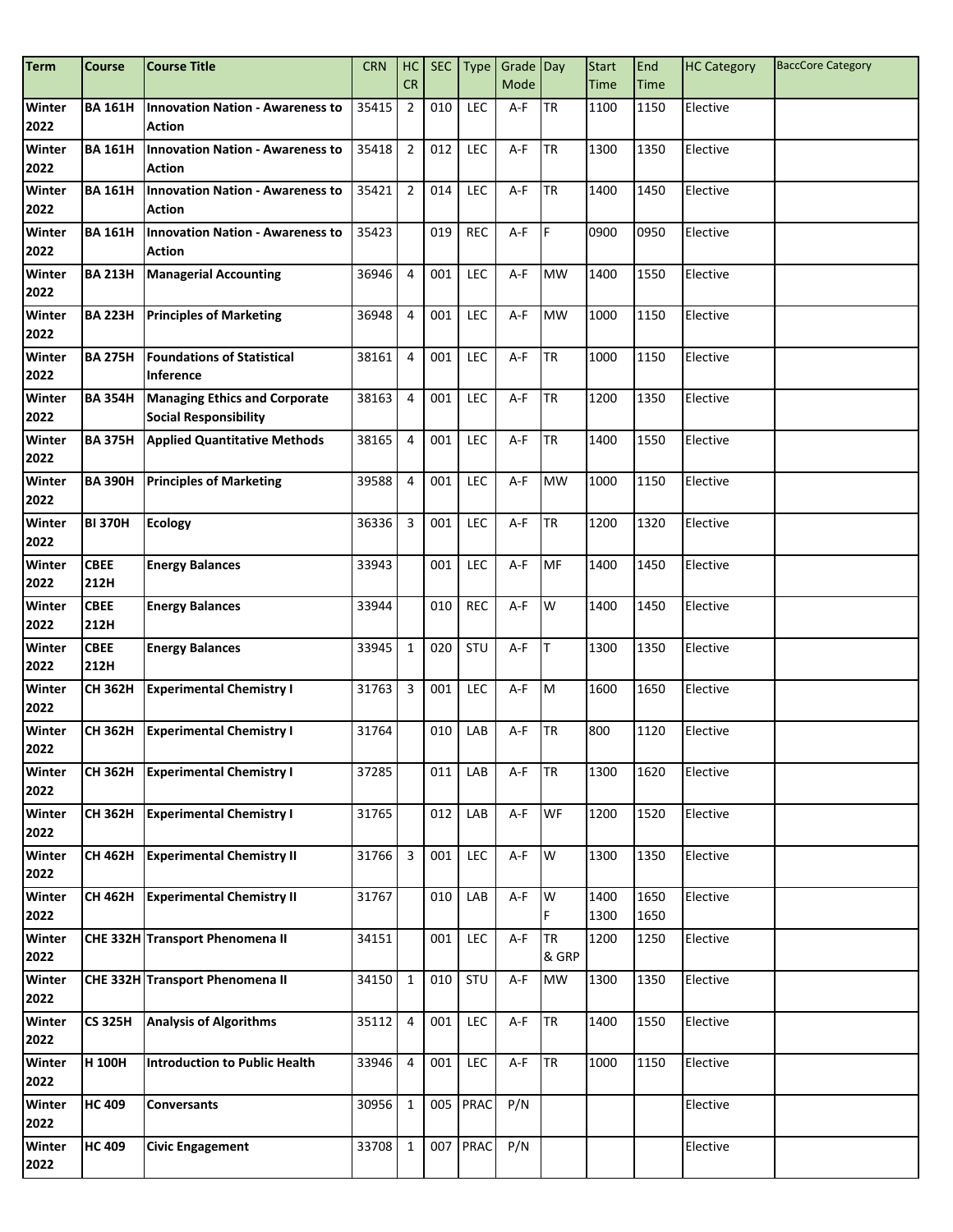| <b>Term</b>    | <b>Course</b>      | <b>Course Title</b>                     | <b>CRN</b> | HC             | <b>SEC</b>       | <b>Type</b> | Grade Day   |           | <b>Start</b> | End         | <b>HC Category</b> | <b>BaccCore Category</b> |
|----------------|--------------------|-----------------------------------------|------------|----------------|------------------|-------------|-------------|-----------|--------------|-------------|--------------------|--------------------------|
|                |                    |                                         |            | CR             |                  |             | <b>Mode</b> |           | <b>Time</b>  | <b>Time</b> |                    |                          |
| Winter<br>2022 |                    | ME 383H Mechanical Component Design     | 35301      |                | 001              | LEC         | A-F         | <b>TR</b> | 830          | 950         | Elective           |                          |
| Winter<br>2022 |                    | ME 383H Mechanical Component Design     | 35302      | $\mathbf{1}$   | 010              | LAB         | A-F         | IF.       | 1000         | 1150        | Elective           |                          |
| Winter<br>2022 |                    | ME 430H System Dynamics and Control     | 38182      | $\overline{4}$ | 001              | LEC         | $A-F$       | <b>MW</b> | 1000         | 1150        | Elective           |                          |
| Winter<br>2022 | ME/NSE<br>312H     | <b>Thermodynamics</b>                   | 39596      | $\overline{4}$ | 001              | LEC         | A-F         | <b>TR</b> | 1000         | 1150        | Elective           |                          |
| Winter<br>2022 | <b>MTH</b><br>252H | <b>Integral Calculus</b>                | 31768      | $\overline{4}$ | 001              | LEC         | A-F         | WF        | 1000         | 1150        | Elective           |                          |
| Winter<br>2022 | <b>MTH</b><br>252H | <b>Integral Calculus</b>                | 34262      | $\overline{4}$ | 002              | LEC         | $A-F$       | <b>TR</b> | 1400         | 1550        | Elective           |                          |
| Winter<br>2022 | <b>MTH</b><br>252H | <b>Integral Calculus</b>                | 35067      | $\overline{4}$ | 003              | LEC         | $A-F$       | <b>TR</b> | 1200         | 1350        | Elective           |                          |
| Winter<br>2022 | <b>MTH</b><br>254H | <b>Vector Calculus I</b>                | 32928      | $\overline{4}$ | 001              | LEC         | $A-F$       | <b>WF</b> | 1400         | 1550        | Elective           |                          |
| Winter<br>2022 | <b>MTH</b><br>255H | <b>Vector Calculus II</b>               | 32801      | $\overline{4}$ | 001              | LEC         | A-F         | <b>WF</b> | 1400         | 1550        | Elective           |                          |
| Winter<br>2022 | <b>MTH</b><br>256H | <b>Applied Differential Equations</b>   | 31769      | $\overline{4}$ | 001              | LEC         | A-F         | <b>WF</b> | 1200         | 1350        | Elective           |                          |
| Winter<br>2022 | <b>MTH</b><br>256H | <b>Applied Differential Equations</b>   | 34716      | $\overline{4}$ | 003              | LEC         | $A-F$       | <b>WF</b> | 1400         | 1550        | Elective           |                          |
| Winter<br>2022 | <b>MTH</b><br>264H | <b>Introduction to Matrix Algebra</b>   | 36952      | $\overline{2}$ | 001              | LEC         | A-F         | WF        | 1200         | 1350        | Elective           |                          |
| Winter<br>2022 | <b>MTH</b><br>265H | <b>Introduction to Series</b>           | 36953      | $\overline{2}$ | $\overline{001}$ | LEC         | $A-F$       | WF        | 1200         | 1350        | Elective           |                          |
| Winter<br>2022 | NSE/ME<br>312H     | Thermodynamics                          | 39598      | $\overline{4}$ | 001              | LEC         | A-F         | <b>TR</b> | 1000         | 1150        | Elective           |                          |
| Winter<br>2022 |                    | PSY 301H Research Methods in Psychology | 39597      | $\overline{4}$ | 001              | LEC         | $A-F$       | <b>TR</b> | 1400         | 1550        | Elective           |                          |
| Winter<br>2022 |                    | PSY 340H Cognitive Psychology           | 36954      | $\overline{4}$ | 001              | LEC         | A-F         | <b>TR</b> | 1000         | 1150        | Elective           |                          |
| Winter<br>2022 |                    | PSY 399H Honors Psychology Research     | 38203      | $\mathbf 1$    | 001              | LEC         | P/N         | M         | 1500         | 1550        | Elective           |                          |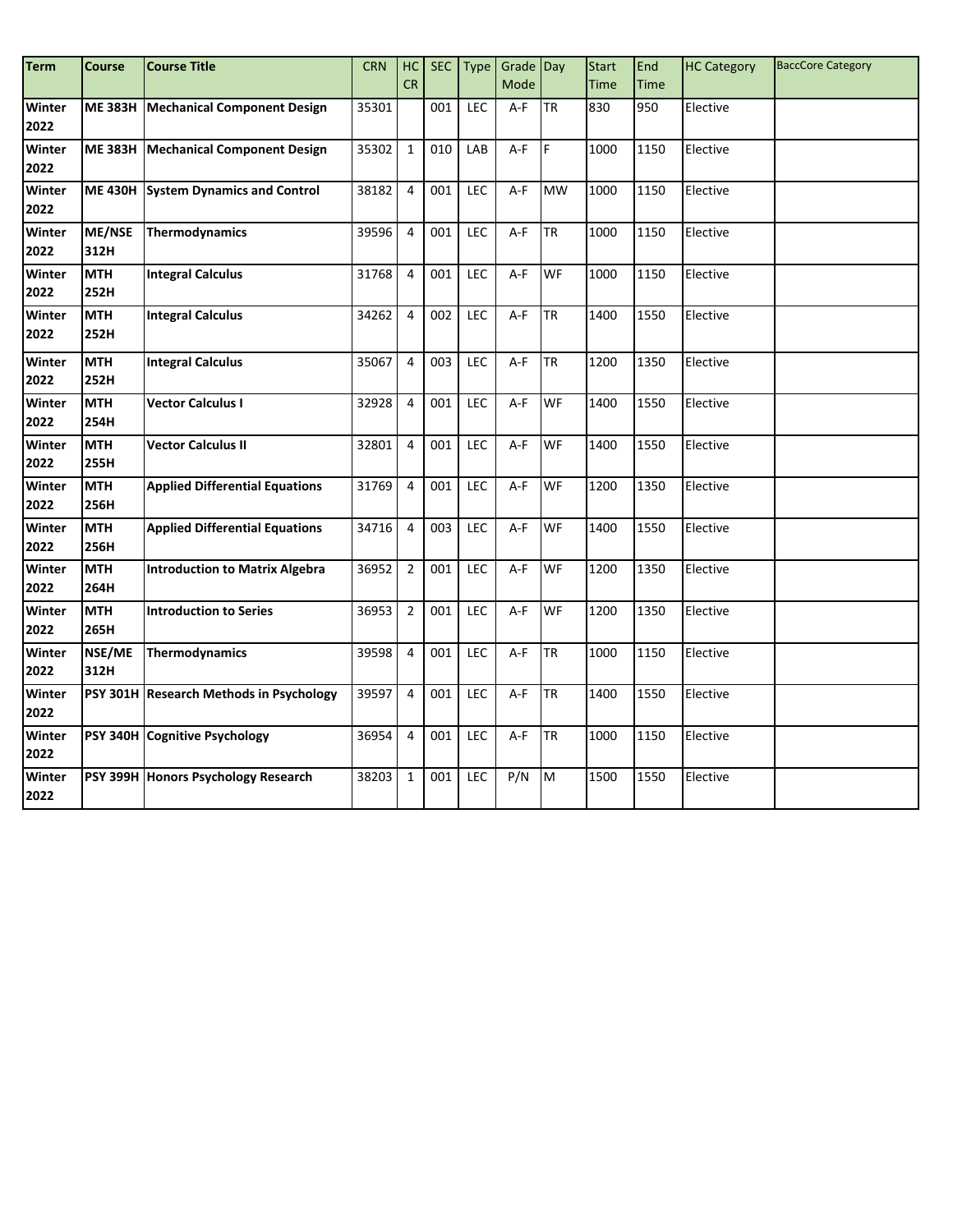| <b>Term</b>   | <b>Course</b> | <b>Course Title</b>                       | <b>CRN</b> | HC           | <b>SEC</b> | <b>Type</b> | Grade Day |        | <b>Start</b> | End         | <b>HC Category</b> | <b>BaccCore Category</b> |
|---------------|---------------|-------------------------------------------|------------|--------------|------------|-------------|-----------|--------|--------------|-------------|--------------------|--------------------------|
|               |               |                                           |            | <b>CR</b>    |            |             | Mode      |        | Time         | <b>Time</b> |                    |                          |
| Winter        | <b>HC 408</b> | <b>Thesis Stage 1: Plan</b>               | 39591      | $\mathbf{1}$ | 004        | <b>WS</b>   | P/N       | Iм     | 1600         | 1650        | Elective /         |                          |
| 2022          |               | <b>First-Year Students, Last Name H-N</b> |            |              |            |             |           |        |              |             | <b>Thesis</b>      |                          |
| <b>Winter</b> | <b>HC 408</b> | Thesis Stage 1: Plan                      | 39592      | $\mathbf{1}$ | 005        | <b>WS</b>   | P/N       |        | 1400         | 1450        | Elective /         |                          |
| 2022          |               | <b>First-Year Students, Last Name H-N</b> |            |              |            |             |           |        |              |             | <b>Thesis</b>      |                          |
| Winter        | <b>HC 408</b> | <b>Thesis Stage 1: Plan</b>               | 39603      | $\mathbf{1}$ | 006        | <b>WS</b>   | P/N       | W      | 1800         | 1850        | Elective /         |                          |
| 2022          |               | <b>First-Year Students, Last Name H-N</b> |            |              |            |             |           |        |              |             | <b>Thesis</b>      |                          |
| <b>Winter</b> | <b>HC 408</b> | <b>Thesis Stage 1: Plan</b>               | 39602      | $\mathbf{1}$ | 007        | <b>WS</b>   | P/N       |        | 1400         | 1450        | Elective /         |                          |
| 2022          |               | <b>First-Year Students, Last Name H-N</b> |            |              |            |             |           |        |              |             | <b>Thesis</b>      |                          |
| <b>Winter</b> | <b>HC 408</b> | <b>Thesis Stage 1: Plan</b>               | 39593      | $\mathbf{1}$ | 008        | <b>WS</b>   | P/N       | I۴     | 1100         | 1150        | Elective /         |                          |
| 2022          |               | First-Year Students, Last Name H-N        |            |              |            |             |           |        |              |             | <b>Thesis</b>      |                          |
| <b>Winter</b> | <b>HC 408</b> | Thesis Stage 2: Explore & Build           | 32800      | $\mathbf{1}$ | 001        | <b>HYB</b>  | P/N       | W      | 1700         | 1750        | Thesis/Researc     |                          |
| 2022          |               |                                           |            |              |            |             |           |        |              |             | h/Projects         |                          |
| Winter        | <b>HC 408</b> | <b>Thesis Stage 3: Commit</b>             | 34651      | $\mathbf{1}$ | 002        | WS          | P/N       | IR.    | 1600         | 1750        | Thesis/Researc     |                          |
| 2022          |               |                                           |            |              |            |             |           |        |              |             | h/Projects         |                          |
| <b>Winter</b> | <b>HC 408</b> | Thesis Stage 4: Compose &                 | 34145      | $\mathbf{1}$ | 003        | <b>WS</b>   | P/N       | lF.    | 1400         | 1550        | Thesis/Researc     |                          |
| 2022          |               | Complete                                  |            |              |            |             |           |        |              |             | h/Projects         |                          |
| Winter        | <b>HC 408</b> | Thesis Stage 2: Explore & Build           | 40597      | $\mathbf{1}$ | 010        | <b>HYB</b>  | P/N       | W      | 1600         | 1650        | Thesis/Researc     |                          |
| 2022          |               |                                           |            |              |            |             |           |        |              |             | h/Projects         |                          |
| <b>Winter</b> | <b>HC 408</b> | Thesis Stage 2: Explore & Build           | 38590      | $\mathbf{1}$ | 400        | onlin       | P/N       | online |              |             | Thesis/Researc     |                          |
| 2022          |               |                                           |            |              |            | e           |           |        |              |             | h/Projects         |                          |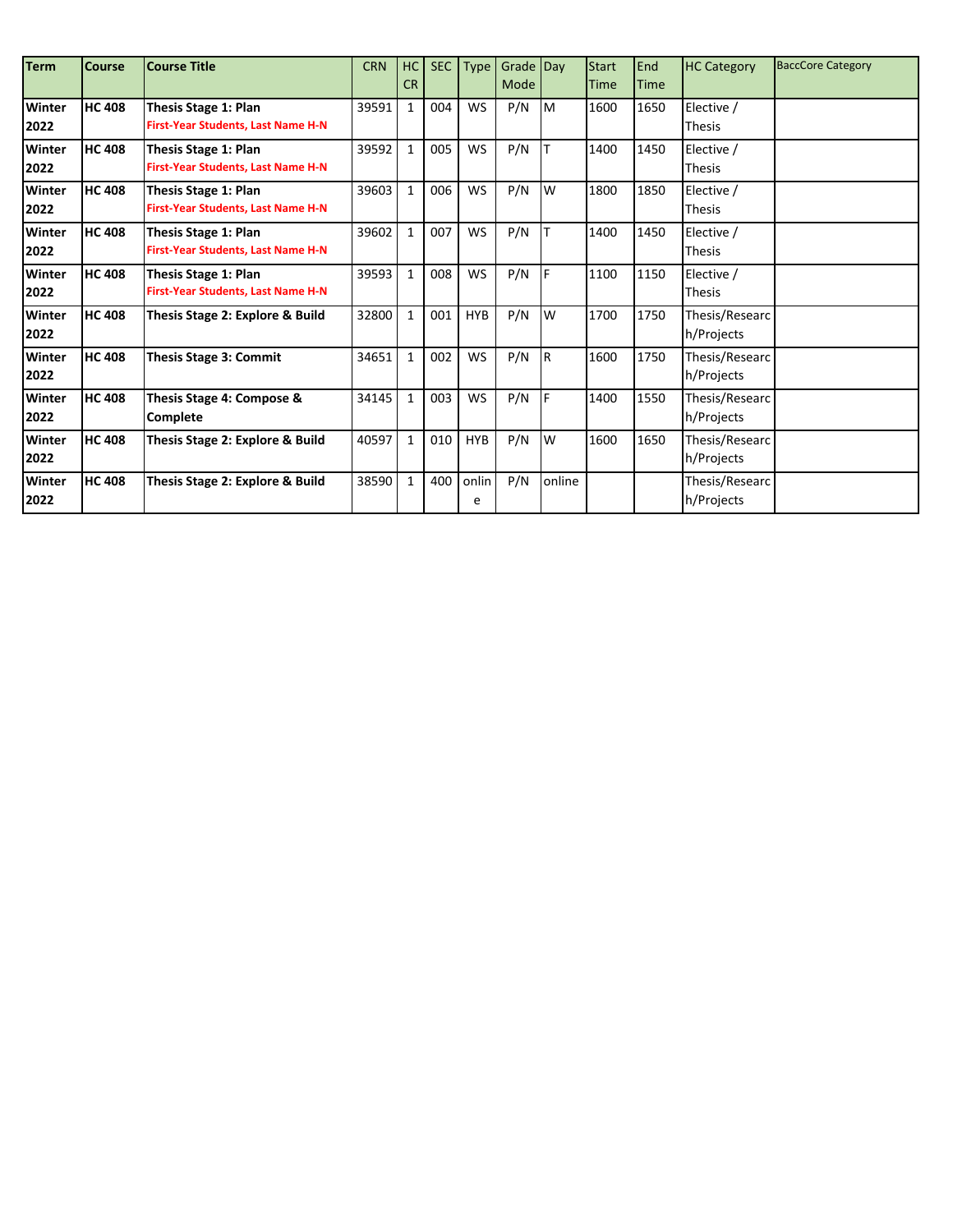| <b>Term</b>                | <b>Course</b>  | <b>Course Title</b>                               | <b>CRN</b> | CR. |       |            | HC SEC Type Grade Day<br>Mode |            | <b>I</b> Start<br><b>Time</b> | <b>IEnd</b><br><b>ITime</b> | <b>HC Category</b> | <b>BaccCore Category</b> |
|----------------------------|----------------|---------------------------------------------------|------------|-----|-------|------------|-------------------------------|------------|-------------------------------|-----------------------------|--------------------|--------------------------|
| <b>Spring</b><br>2022 Ext. | <b>IHC 407</b> | The Evolving Role of Alcohol in<br><b>Society</b> | 60369      |     | 040 l | <b>SEM</b> | P/N                           | <b>IMT</b> | 1200                          | 1650                        | Colloguia          |                          |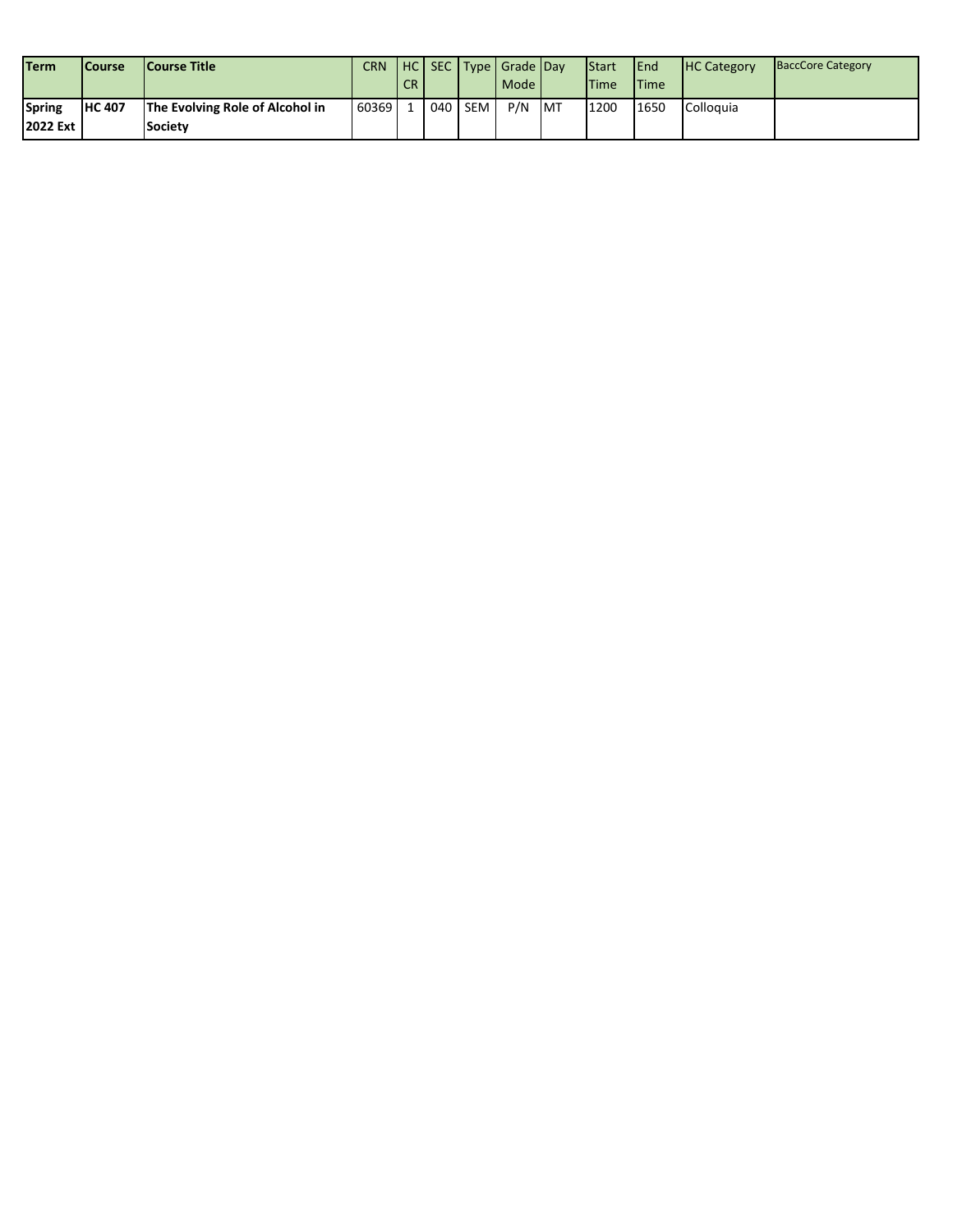| <b>Term</b>           | <b>Course</b>       | <b>Course Title</b>                                                     | <b>CRN</b> | HC<br><b>CR</b>         | <b>SEC</b> | <b>Type</b> | Grade Day<br>Mode |             | <b>Start</b><br><b>Time</b> | End<br>Time | <b>HC Category</b> | <b>BaccCore Category</b>             |
|-----------------------|---------------------|-------------------------------------------------------------------------|------------|-------------------------|------------|-------------|-------------------|-------------|-----------------------------|-------------|--------------------|--------------------------------------|
| Spring<br>2022        | <b>ANTH</b><br>345H | <b>Biological and Cultural</b><br><b>Constructions of Race</b>          | 60359      | 3                       | 001        | <b>LEC</b>  | A-F               | <b>TR</b>   | 830                         | 950         | <b>BaccCore</b>    | Difference, Power,<br>Discrimination |
| <b>Spring</b><br>2022 | <b>ANTH</b><br>481H | <b>Natural Resources and Community</b><br>Values                        | 60086      | 3                       | 001        | <b>HYB</b>  | A-F               | R           | 1600                        | 1720        | <b>BaccCore</b>    | Science, Technology,<br>Society      |
| <b>Spring</b><br>2022 | <b>ART 323H</b>     | <b>Italian Renaissance Art and</b><br>Architecture                      | 57843      | 3                       | 001        | <b>LEC</b>  | A-F               | <b>MWF</b>  | 1000                        | 1050        | <b>BaccCore</b>    | Literature & the Arts                |
| Spring<br>2022        | <b>BI 223H</b>      | <b>Principles of Biology: Populations</b>                               | 57855      | $\overline{4}$          | 001        | <b>LEC</b>  | A-F               | <b>MWF</b>  | 1300                        | 1350        | <b>BaccCore</b>    | <b>Biological Sciences</b>           |
| <b>Spring</b><br>2022 | <b>BI 223H</b>      | <b>Principles of Biology: Populations</b>                               | 57856      |                         | 010        | LAB         | A-F               | W           | 1400                        | 1650        | <b>BaccCore</b>    | <b>Biological Sciences</b>           |
| <b>Spring</b><br>2022 | <b>BI 223H</b>      | <b>Principles of Biology: Populations</b>                               | 57857      |                         | 011        | LAB         | A-F               | R           | 800                         | 1050        | <b>BaccCore</b>    | <b>Biological Sciences</b>           |
| <b>Spring</b><br>2022 | <b>BI 223H</b>      | <b>Principles of Biology: Populations</b>                               | 57858      |                         | 012        | LAB         | A-F               | F.          | 1400                        | 1650        | <b>BaccCore</b>    | <b>Biological Sciences</b>           |
| <b>Spring</b><br>2022 | <b>CH 233H</b>      | <b>Honors General Chemistry</b>                                         | 53239      | $\overline{4}$          | 001        | <b>LEC</b>  | A-F               | <b>MWF</b>  | 1200                        | 1250        | <b>BaccCore</b>    | <b>Physical Sciences</b>             |
| <b>Spring</b><br>2022 | <b>CH 233H</b>      | <b>Honors General Chemistry</b>                                         | 53240      |                         | 010        | <b>REC</b>  | $A-F$             | lT.         | 1400                        | 1450        | <b>BaccCore</b>    | <b>Physical Sciences</b>             |
| <b>Spring</b><br>2022 | <b>CH 233H</b>      | <b>Honors General Chemistry</b>                                         | 53277      |                         | 011        | <b>REC</b>  | A-F               | lT.         | 1100                        | 1150        | <b>BaccCore</b>    | <b>Physical Sciences</b>             |
| <b>Spring</b><br>2022 | <b>CH 263H</b>      | Laboratory for CH 233H                                                  | 53238      | $\mathbf{1}$            | 010        | LAB         | A-F               | т           | 1500                        | 1750        | <b>BaccCore</b>    | <b>Physical Sciences</b>             |
| <b>Spring</b><br>2022 | <b>CH 263H</b>      | Laboratory for CH 233H                                                  | 53498      | $\mathbf{1}$            | 011        | LAB         | A-F               | $\mathsf R$ | 1200                        | 1450        | <b>BaccCore</b>    | <b>Physical Sciences</b>             |
| <b>Spring</b><br>2022 | <b>COMM</b><br>111H | <b>Public Speaking</b>                                                  | 60067      | $\overline{3}$          | 001        | <b>LEC</b>  | A-F               | <b>MWF</b>  | 1100                        | 1150        | <b>BaccCore</b>    | Speech                               |
| <b>Spring</b><br>2022 | <b>CS 391H</b>      | Social and Ethical Issues in<br><b>Computer Science</b>                 | 55961      | 3                       | 001        | <b>LEC</b>  | $A-F$             | <b>MWF</b>  | 1200                        | 1250        | <b>BaccCore</b>    | Science, Technology,<br>Society      |
| <b>Spring</b><br>2022 | <b>ED 219H</b>      | Social Justice, Civil Rights and<br><b>Multiculturalism</b>             | 60342      | $\mathbf{3}$            | 001        | LEC         | A-F               | <b>TR</b>   | 1200                        | 1320        | <b>BaccCore</b>    | Difference, Power,<br>Discrimination |
| <b>Spring</b><br>2022 | <b>ENG</b><br>202H  | <b>Shakespeare</b>                                                      | 60068      | $\overline{4}$          | 001        | LEC         | A-F               | <b>TR</b>   | 1400                        | 1550        | <b>BaccCore</b>    | Literature & the Arts                |
| <b>Spring</b><br>2022 | <b>GEOG</b><br>340H | Introduction to Water Science and 60519<br><b>Policy</b>                |            | 3                       | 001        | <b>LEC</b>  | A-F               | <b>TR</b>   | 1400                        | 1520        | <b>BaccCore</b>    | Science, Technology,<br>Society      |
| Spring<br>2022        | <b>HC 199</b>       | <b>Honors Writing</b>                                                   | 50902      | $\overline{3}$          | 001        | <b>LEC</b>  | A-F               | <b>MWF</b>  | 1100                        | 1150        | <b>BaccCore</b>    | Writing II                           |
| <b>Spring</b><br>2022 | <b>HC 199</b>       | <b>Honors Writing</b>                                                   | 52890      | $\overline{3}$          | 003        | <b>LEC</b>  | A-F               | <b>TR</b>   | 1000                        | 1120        | <b>BaccCore</b>    | Writing II                           |
| <b>Spring</b><br>2022 |                     | HST 106H World History III: The Modern and<br><b>Contemporary World</b> | 60653      | $\overline{\mathbf{3}}$ | 001        | LEC         | A-F               | <b>TR</b>   | 1000                        | 1120        | <b>BaccCore</b>    | <b>Cultural Diversity</b>            |
| <b>Spring</b><br>2022 | HST/REL<br>378H     | Religion and Gender: A Global<br>Perspective                            | 60360      | $\overline{4}$          | 001        | LEC         | A-F               | <b>TR</b>   | 1200                        | 1350        | <b>BaccCore</b>    | Contemporary Global<br>Issues        |
| <b>Spring</b><br>2022 | <b>PAC 325H</b>     | <b>Wilderness First Aid</b>                                             | 57886      | $\mathbf{1}$            | 001        | ACT         | A-F               | W           | 1400                        | 1550        | <b>BaccCore</b>    | Fitness                              |
| <b>Spring</b><br>2022 | <b>PH 211H</b>      | <b>General Physics with Calculus</b>                                    | 58452      | $\overline{4}$          | 001        | LEC         | A-F               | <b>MF</b>   | 1100                        | 1150        | <b>BaccCore</b>    | <b>Physical Sciences</b>             |
| <b>Spring</b><br>2022 | <b>PH 211H</b>      | <b>General Physics with Calculus</b>                                    | 60533      |                         | 002        | STU         | A-F               | W           | 1000                        | 1150        | <b>BaccCore</b>    | <b>Physical Sciences</b>             |
| <b>Spring</b><br>2022 | <b>PH 211H</b>      | <b>General Physics with Calculus</b>                                    | 58453      |                         | 010        | LAB         | A-F               | T           | 1600                        | 1750        | <b>BaccCore</b>    | <b>Physical Sciences</b>             |
| <b>Spring</b><br>2022 | <b>PH 211H</b>      | <b>General Physics with Calculus</b>                                    | 58454      |                         | 011        | LAB         | A-F               | IT.         | 800                         | 950         | <b>BaccCore</b>    | <b>Physical Sciences</b>             |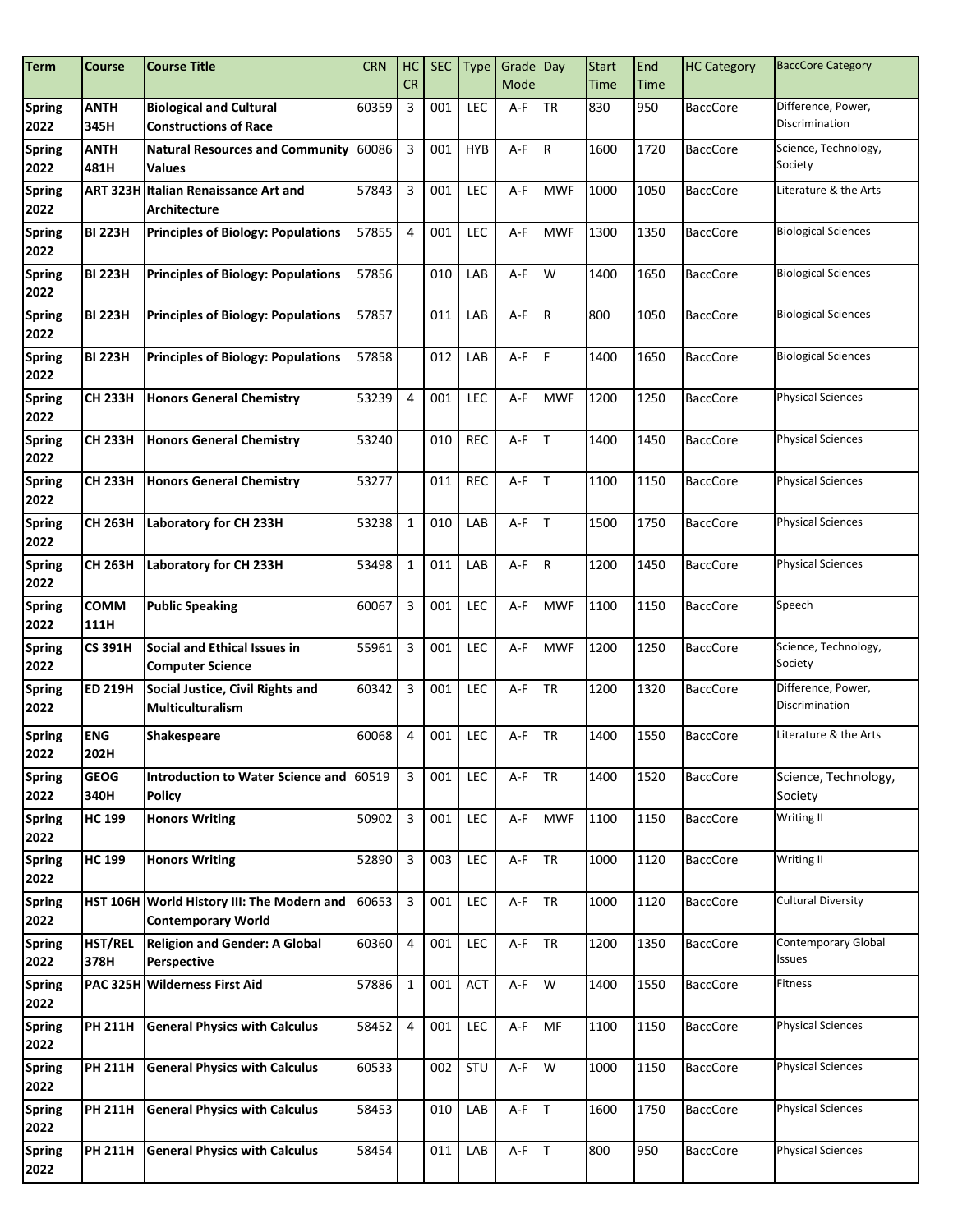| <b>Term</b>           | <b>Course</b>          | <b>Course Title</b>                                        | <b>CRN</b> | HC<br><b>CR</b> | <b>SEC</b> | <b>Type</b> | Grade Day<br>Mode |           | <b>Start</b><br><b>Time</b> | End<br>Time | <b>HC Category</b> | <b>BaccCore Category</b>                    |
|-----------------------|------------------------|------------------------------------------------------------|------------|-----------------|------------|-------------|-------------------|-----------|-----------------------------|-------------|--------------------|---------------------------------------------|
| <b>Spring</b><br>2022 | <b>PH 221H</b>         | <b>Recitation for Physics 211</b>                          | 51423      | $\mathbf{1}$    | 001        | <b>REC</b>  | P/N               | <b>IR</b> | 1100                        | 1150        | <b>BaccCore</b>    | <b>Physical Sciences</b>                    |
| <b>Spring</b><br>2022 | <b>PHL/REL</b><br>443H | <b>World Views and Environmental</b><br><b>Values</b>      | 60346      | $\overline{3}$  | 001        | <b>LEC</b>  | A-F               | <b>MW</b> | 1400                        | 1520        | <b>BaccCore</b>    | <b>Contemporary Global</b><br><b>Issues</b> |
| <b>Spring</b><br>2022 | <b>PHL/REL</b><br>444H | <b>Biomedical Ethics</b>                                   | 60347      | $\overline{4}$  | 001        | LEC         | A-F               | <b>TR</b> | 1000                        | 1150        | <b>BaccCore</b>    | Science, Technology,<br>Society             |
| <b>Spring</b><br>2022 | <b>PS 375H</b>         | <b>Civil Rights Movement and</b><br><b>Policies</b>        | 60824      | 4               | 002        | <b>LEC</b>  | A-F               | <b>MW</b> | 1000                        | 1150        | <b>BaccCore</b>    | Difference, Power,<br>Discrimination        |
| <b>Spring</b><br>2022 | <b>REL/HST</b><br>378H | <b>Religion and Gender: A Global</b><br><b>Perspective</b> | 60375      | 4               | 001        | <b>LEC</b>  | $A-F$             | <b>TR</b> | 1200                        | 1350        | <b>BaccCore</b>    | <b>Contemporary Global</b><br><b>Issues</b> |
| <b>Spring</b><br>2022 | <b>REL/PHL</b><br>443H | <b>World Views and Environmental</b><br><b>Values</b>      | 60351      | $\overline{3}$  | 001        | <b>LEC</b>  | $A-F$             | <b>MW</b> | 1400                        | 1520        | <b>BaccCore</b>    | <b>Contemporary Global</b><br><b>Issues</b> |
| <b>Spring</b><br>2022 | <b>REL/PHL</b><br>444H | <b>Biomedical Ethics</b>                                   | 60350      | $\overline{4}$  | 001        | <b>LEC</b>  | $A-F$             | <b>TR</b> | 1000                        | 1150        | <b>BaccCore</b>    | Science, Technology,<br>Society             |
| <b>Spring</b><br>2022 | <b>WGSS</b><br>325H    | Disney: Gender, Race, and Empire                           | 60083      | $\overline{3}$  | 001        | <b>LEC</b>  | $A-F$             | <b>TR</b> | 1400                        | 1520        | <b>BaccCore</b>    | Difference, Power,<br>Discrimination        |
| <b>Spring</b><br>2022 |                        | <b>WR 327H Technical Writing</b>                           | 57894      | 3               | 001        | <b>LEC</b>  | A-F               | TR        | 830                         | 950         | <b>BaccCore</b>    | Writing II                                  |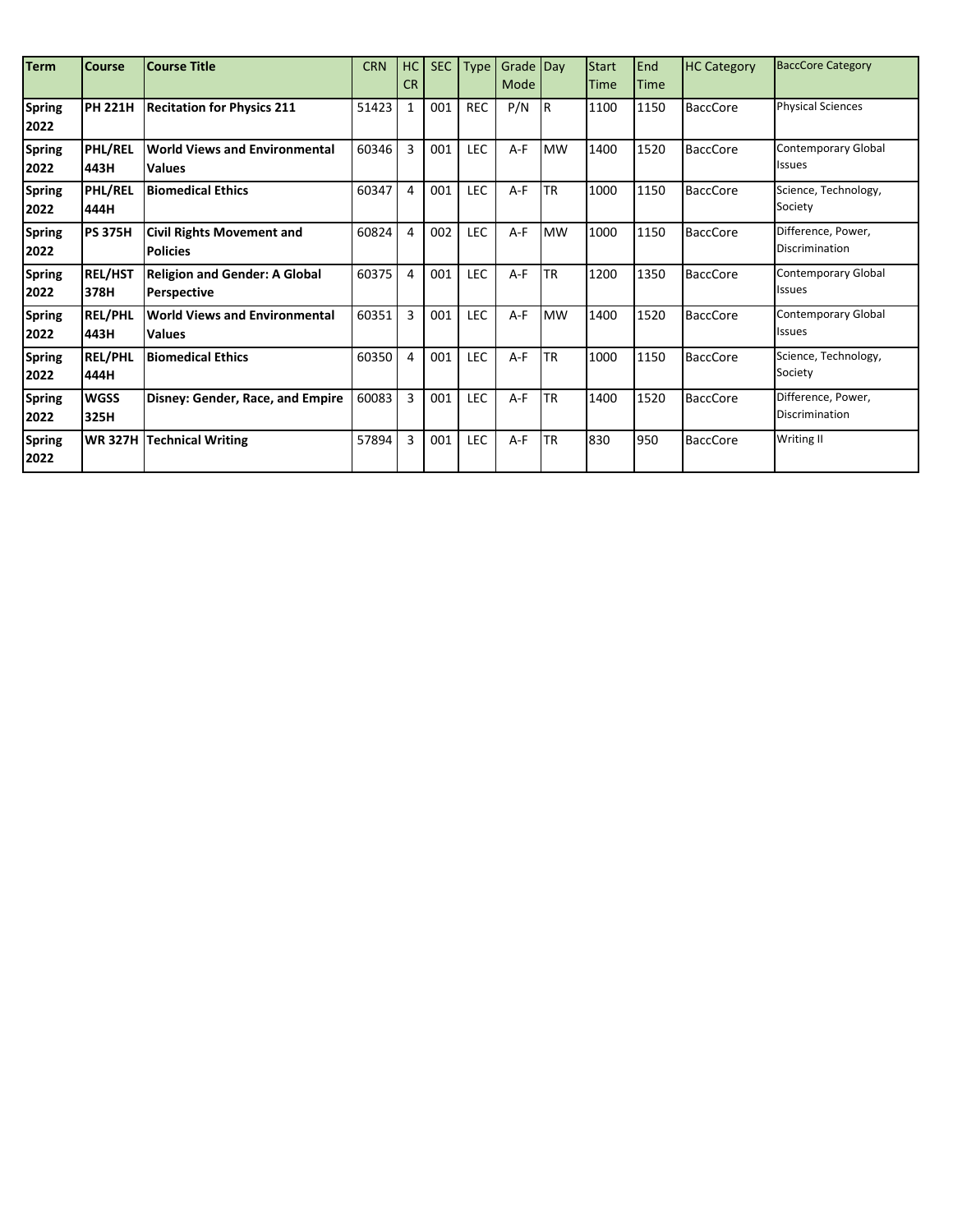| <b>Term</b>           | Course               | <b>Course Title</b>                                                      | <b>CRN</b> | HC<br><b>CR</b> | <b>SEC</b> | <b>Type</b> | Grade Day<br>Mode |           | <b>Start</b> | End  | <b>HC Category</b> | <b>BaccCore Category</b> |
|-----------------------|----------------------|--------------------------------------------------------------------------|------------|-----------------|------------|-------------|-------------------|-----------|--------------|------|--------------------|--------------------------|
|                       |                      |                                                                          |            |                 |            |             |                   |           | Time         | Time |                    |                          |
| <b>Spring</b><br>2022 | <b>ENSC</b><br>407H/ | <b>Introduction to Traditional</b><br><b>Ecological Knowledge (TEK)</b>  | 60376      | $\overline{2}$  | 400        | onlin<br>e  | A-F               | online    |              |      | Colloquia          |                          |
| <b>Spring</b><br>2022 | <b>HC 299</b>        | Oregon's Bats: Ecology,<br>Engineering, Myths, &                         | 60069      | $\mathbf{1}$    | 001        | SEM         | A-F               | lΤ        | 1600         | 1650 | Colloquia          |                          |
| Spring<br>2022        | <b>HC 407</b>        | <b>Writing About Film</b>                                                | 50903      | $\mathbf{1}$    | 001        | <b>SEM</b>  | P/N               | IF.       | 1400         | 1450 | Colloquia          |                          |
| <b>Spring</b><br>2022 | <b>HC 407</b>        | <b>STEM Outreach as Service</b><br>Learning                              | 53252      | $\sqrt{2}$      | 002        | SEM         | A-F               | IR.       | 1800         | 1950 | Colloquia          |                          |
| <b>Spring</b><br>2022 | <b>HC 407</b>        | A Recovery Plan for a Sick Society                                       | 56745      | $\overline{2}$  | 003        | <b>SEM</b>  | P/N               | R         | 1200         | 1350 | Colloquia          |                          |
| <b>Spring</b><br>2022 | <b>HC 407</b>        | <b>Plastics for Poets</b>                                                | 52906      | $\overline{2}$  | 004        | <b>SEM</b>  | A-F               | IR.       | 1600         | 1750 | Colloquia          |                          |
| <b>Spring</b><br>2022 | <b>HC 407</b>        | Deep Wonder: Religion and<br>Fantasy                                     | 60084      | $\overline{2}$  | 005        | SEM         | P/N               | M         | 1200         | 1350 | Colloquia          |                          |
| <b>Spring</b><br>2022 | <b>HC 407</b>        | <b>Analyzing Humor</b>                                                   | 55269      | $\overline{2}$  | 006        | SEM         | P/N               | W         | 1400         | 1550 | Colloquia          |                          |
| <b>Spring</b><br>2022 | <b>HC 407</b>        | <b>Comparative Planetology</b>                                           | 53241      | $\overline{2}$  | 007        | SEM         | P/N               | <b>TR</b> | 1000         | 1050 | Colloquia          |                          |
| <b>Spring</b><br>2022 | <b>HC 407</b>        | <b>What Is Creativity?</b>                                               | 57864      | $\overline{2}$  | 008        | SEM         | P/N               | M         | 1400         | 1550 | Colloquia          |                          |
| <b>Spring</b><br>2022 | <b>HC 407</b>        | <b>Biomimicry: Wisdom and</b><br><b>Inspiration from Nature to Solve</b> | 56746      | $\sqrt{2}$      | 009        | SEM         | P/N               | <b>TR</b> | 900          | 950  | Colloquia          |                          |
| <b>Spring</b><br>2022 | <b>HC 407</b>        | Apply Here: National Awards,<br><b>Fellowships, and More</b>             | 57865      | $\mathbf{1}$    | 010        | SEM         | P/N               | IF.       | 1000         | 1050 | Colloquia          |                          |
| <b>Spring</b><br>2022 | <b>HC 407</b>        | Ecology, Sustainability, and<br><b>Human Health</b>                      | 54688      | $\mathbf{1}$    | 011        | <b>SEM</b>  | P/N               | R.        | 1000         | 1150 | Colloquia          |                          |
| <b>Spring</b><br>2022 | <b>HC 407</b>        | <b>From Zombies to Preppers:</b><br>America's Obsession with             | 54178      | $\overline{2}$  | 012        | <b>SEM</b>  | P/N               | IT.       | 1000         | 1150 | Colloquia          |                          |
| <b>Spring</b><br>2022 | <b>HC 407</b>        | <b>Leadership and Positive</b><br><b>Psychology</b>                      | 55268      | $\overline{2}$  | 014        | <b>SEM</b>  | P/N               | M         | 1000         | 1150 | Colloquia          |                          |
| <b>Spring</b><br>2022 | <b>HC 407</b>        | <b>Blinded by Science: Famous Cases</b><br>of Fraud in Science           | 60070      | $\overline{2}$  | 015        | <b>SEM</b>  | P/N               | IT.       | 1600         | 1750 | Colloquia          |                          |
| Spring<br>2022        | <b>HC 407</b>        | <b>Creative Writing in Nature</b>                                        | 57877      | $\overline{2}$  | 016        | SEM         | P/N               | I۴        | 1600         | 1650 | Colloquia          |                          |
| <b>Spring</b><br>2022 | <b>HC 407</b>        | The Physics, Chemistry and<br><b>Engineering of Color</b>                | 57878      | $\overline{2}$  | 017        | SEM         | P/N               | W         | 1200         | 1350 | Colloquia          |                          |
| <b>Spring</b><br>2022 | <b>HC 407</b>        | <b>Toy-Based Technology for Children</b><br>with Disabilities            | 54689      | $\overline{2}$  | 018        | SEM         | A-F               | ΙT        | 1400         | 1550 | Colloquia          |                          |
| <b>Spring</b><br>2022 | <b>HC 407</b>        | <b>Classical Music Portland Live</b>                                     | 60071      | $\mathbf{1}$    | 019        | SEM         | P/N               | IF.       | 1600         | 1750 | Colloquia          |                          |
| <b>Spring</b><br>2022 | <b>HC 407</b>        | <b>Speaking Back to Hunger: The Role</b><br>of Poetry in Addressing Food | 60081      | $\mathbf 1$     | 020        | SEM         | P/N               | W         | 1200         | 1350 | Colloquia          |                          |
| Spring<br>2022        | <b>HC 407</b>        | <b>Experience Coaching in Youth</b><br><b>Programs</b>                   | 60072      | $\mathbf{1}$    | 021        | SEM         | A-F               | F         | 1300         | 1350 | Colloquia          |                          |
| <b>Spring</b><br>2022 | <b>HC 407</b>        | Science, Aesthetics, and the<br><b>Invention of Altered States of</b>    | 60080      | $\overline{2}$  | 023        | SEM         | A-F               | W         | 1200         | 1350 | Colloquia          |                          |
| <b>Spring</b><br>2022 | <b>HC 407</b>        | Road Trip to Nowhere: Hollywood<br><b>Encounters the Counterculture</b>  | 60079      | $\mathbf{1}$    | 024        | SEM         | A-F               | lT.       | 1600         | 1750 | Colloquia          |                          |
| <b>Spring</b><br>2022 | <b>HC 407</b>        | <b>Science, Ethics and Star Trek</b>                                     | 55917      | $\mathbf{1}$    | 025        | SEM         | A-F               | R         | 1400         | 1450 | Colloquia          |                          |
| <b>Spring</b><br>2022 | <b>HC 407</b>        | Resilience, the Personal and the<br><b>Political</b>                     | 60078      | $\mathbf 2$     | 026        | SEM         | $A-F$             | M         | 1600         | 1750 | Colloquia          |                          |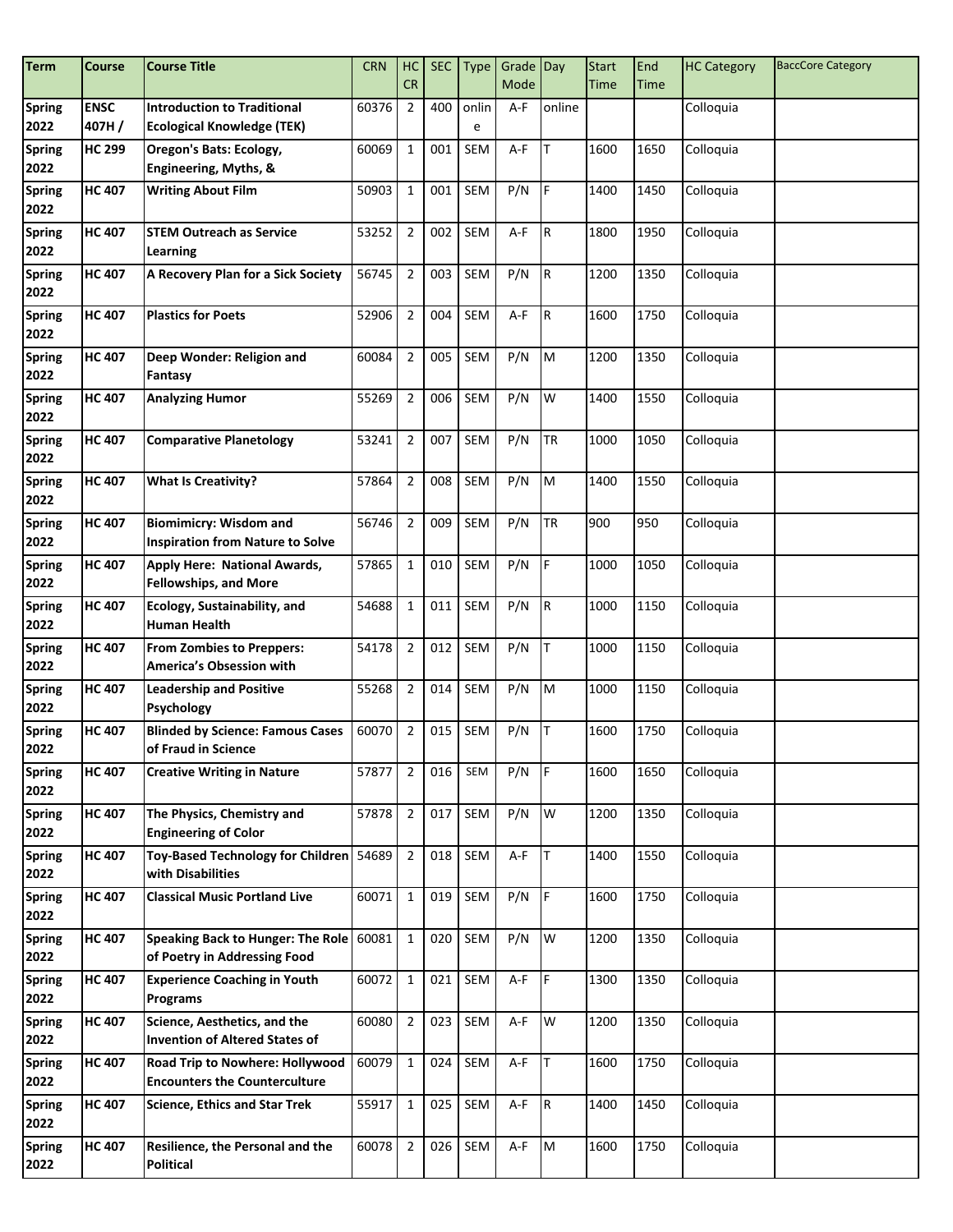| <b>Term</b>   | Course         | <b>Course Title</b>                       | <b>CRN</b> | HC             | <b>SEC</b> | Type       | Grade Day |           | <b>Start</b> | End         | <b>HC Category</b> | <b>BaccCore Category</b> |
|---------------|----------------|-------------------------------------------|------------|----------------|------------|------------|-----------|-----------|--------------|-------------|--------------------|--------------------------|
|               |                |                                           |            | <b>CR</b>      |            |            | Mode      |           | <b>Time</b>  | <b>Time</b> |                    |                          |
| <b>Spring</b> | <b>HC 407</b>  | Exploring the History of Commerce 60077   |            | $\overline{2}$ | 027        | <b>SEM</b> | P/N       | R         | 1400         | 1550        | Colloquia          |                          |
| 2022          |                | through Board Games                       |            |                |            |            |           |           |              |             |                    |                          |
| <b>Spring</b> | <b>HC 407</b>  | <b>Earning Your Wings: Private Pilot</b>  | 60076      | $\overline{2}$ | 028        | <b>SEM</b> | P/N       | W         | 1600         | 1750        | Colloquia          |                          |
| 2022          |                | <b>Ground School</b>                      |            |                |            |            |           |           |              |             |                    |                          |
| <b>Spring</b> | <b>HC 407</b>  | What is a Good Society?                   | 56958      | $\mathbf{1}$   | 029        | <b>SEM</b> | P/N       | T         | 1200         | 1350        | Colloquia          |                          |
| 2022          |                |                                           |            |                |            |            |           |           |              |             |                    |                          |
| <b>Spring</b> | <b>HC 407</b>  | At Home in the World? The                 | 60075      | $\overline{2}$ | 031        | <b>SEM</b> | $A-F$     | F         | 1200         | 1350        | Colloquia          |                          |
| 2022          |                | <b>Politics of Global Citizenship</b>     |            |                |            |            |           |           |              |             |                    |                          |
| <b>Spring</b> | <b>HC407</b>   | <b>Trolls, Haters and Online Violence</b> | 60074      | $\overline{2}$ | 032        | <b>SEM</b> | P/N       | lT.       | 1400         | 1550        | Colloquia          |                          |
| 2022          |                |                                           |            |                |            |            |           |           |              |             |                    |                          |
| <b>Spring</b> | <b>HC 407</b>  | The Handmaids Tale: Gender,               | 57224      | $\overline{2}$ | 033        | <b>SEM</b> | P/N       | <b>MW</b> | 900          | 950         | Colloquia          |                          |
| 2022          |                | Race, and Religion in Gilead              |            |                |            |            |           |           |              |             |                    |                          |
| <b>Spring</b> | <b>HC 407</b>  | The US Supreme Court: Exploring,          | 60361      | $\overline{2}$ | 034        | <b>SEM</b> | P/N       | F         | 1000         | 1150        | Colloquia          |                          |
| 2022          |                | <b>Critically Analyzing, and</b>          |            |                |            |            |           |           |              |             |                    |                          |
| <b>Spring</b> | <b>HC 407</b>  | <b>Advanced Topics in Bioenergetics</b>   | 60362      | $\overline{2}$ | 035        | <b>SEM</b> | $A-F$     | <b>MW</b> | 1400         | 1450        | Colloquia          |                          |
| 2022          |                | and Application to Human Health           |            |                |            |            |           |           |              |             |                    |                          |
| <b>Spring</b> | <b>HC 407</b>  | <b>Publishing Underground:</b>            | 60368      | $\overline{2}$ | 036        | <b>SEM</b> | P/N       | lΤ        | 1200         | 1350        | Colloquia          |                          |
| 2022          |                | <b>Publishing Technology and Radical</b>  |            |                |            |            |           |           |              |             |                    |                          |
| <b>Spring</b> | <b>HC 407</b>  | <b>How Morality Polarizes People</b>      | 60378      | $\mathbf{1}$   | 037        | <b>SEM</b> | $A-F$     | R         | 1200         | 1350        | Colloquia          |                          |
| 2022          |                |                                           |            |                |            |            |           |           |              |             |                    |                          |
| <b>Spring</b> | <b>HC 407</b>  | <b>Writing About Film</b>                 | 60909      | $\mathbf{1}$   | 038        | <b>SEM</b> | P/N       | F         | 900          | 950         | Colloquia          |                          |
| 2022          |                |                                           |            |                |            |            |           |           |              |             |                    |                          |
| <b>Spring</b> | <b>HC 407</b>  | <b>Analyzing Humor</b>                    | 60910      | $\overline{2}$ | 039        | <b>SEM</b> | P/N       | M         | 1200         | 1350        | Colloquia          |                          |
| 2022          |                |                                           |            |                |            |            |           |           |              |             |                    |                          |
| <b>Spring</b> | <b>HC 407</b>  | <b>Lady Detectives</b>                    | 60370      | $\overline{2}$ | 400        | onlin      | P/N       | online    |              |             | Colloquia          |                          |
| 2022          |                |                                           |            |                |            | e          |           |           |              |             |                    |                          |
| <b>Spring</b> | HC 407 /       | Introduction to Traditional               | 60371      | $\overline{2}$ | 401        | onlin      | $A-F$     | online    |              |             | Colloquia          |                          |
| 2022          | <b>ENSC</b>    | <b>Ecological Knowledge (TEK)</b>         |            |                |            | e          |           |           |              |             |                    |                          |
| <b>Spring</b> | <b>PH 407H</b> | The Physics and Philosophy of             | 53927      | $\mathbf{1}$   | 001        | <b>SEM</b> | A-F       | F         | 1400         | 1450        | Colloquia          |                          |
| 2022          |                | Time                                      |            |                |            |            |           |           |              |             |                    |                          |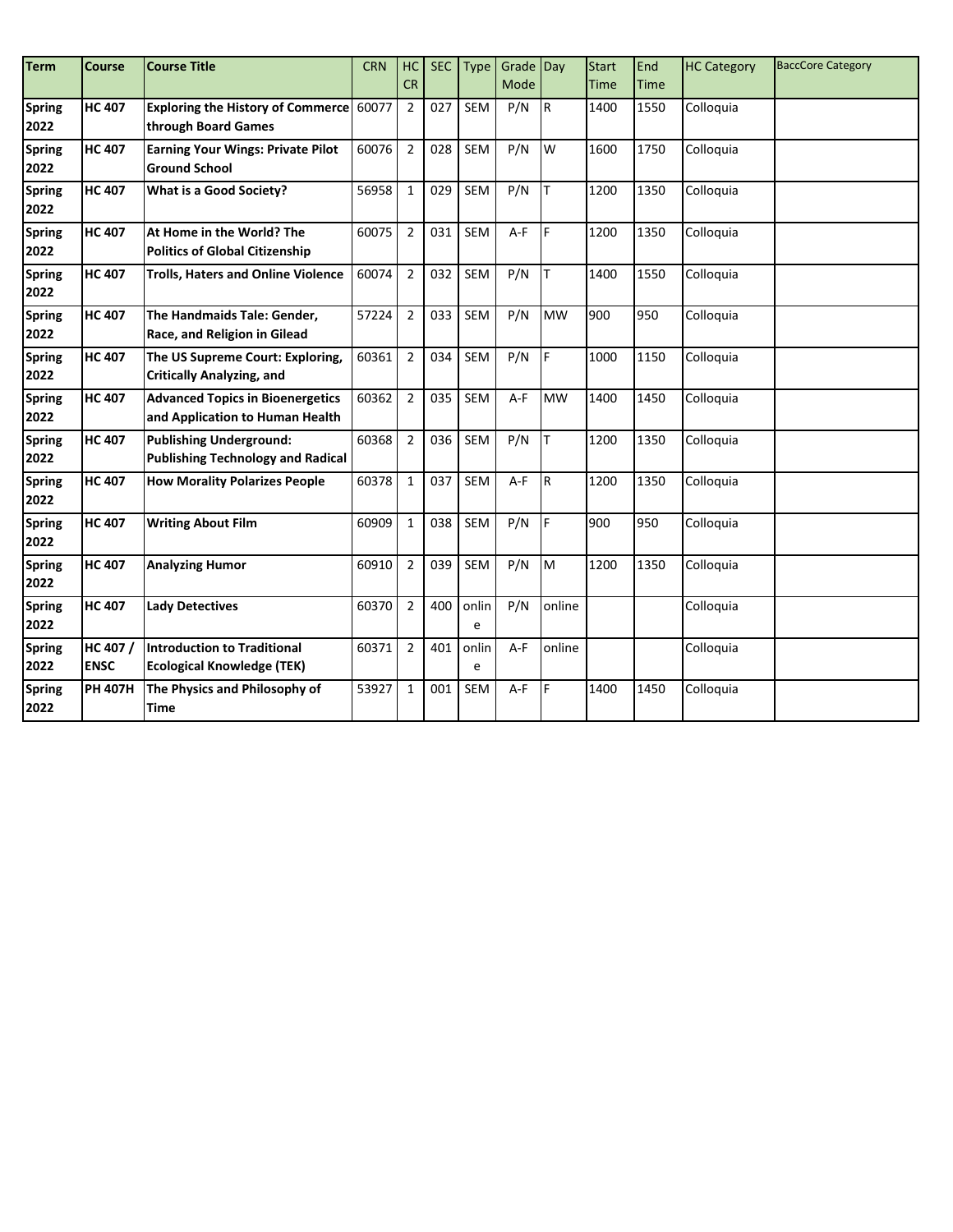| <b>Term</b>           | <b>Course</b>       | <b>Course Title</b>                                   | <b>CRN</b> | HC             | <b>SEC</b> | <b>Type</b> | Grade Day |            | <b>Start</b> | End  | <b>HC Category</b> | <b>BaccCore Category</b> |
|-----------------------|---------------------|-------------------------------------------------------|------------|----------------|------------|-------------|-----------|------------|--------------|------|--------------------|--------------------------|
|                       |                     |                                                       |            | <b>CR</b>      |            |             | Mode      |            | Time         | Time |                    |                          |
| <b>Spring</b><br>2022 | <b>BA 162H</b>      | <b>Innovation Nation - Ideas to</b><br><b>Reality</b> | 55261      | $\overline{2}$ | 010        | LEC         | A-F       | <b>TR</b>  | 1100         | 1150 | Elective           |                          |
| <b>Spring</b><br>2022 | <b>BA 162H</b>      | <b>Innovation Nation - Ideas to</b><br><b>Reality</b> | 55263      | $\overline{2}$ | 012        | LEC         | A-F       | <b>TR</b>  | 1300         | 1350 | Elective           |                          |
| <b>Spring</b><br>2022 | <b>BA 162H</b>      | <b>Innovation Nation - Ideas to</b><br><b>Reality</b> | 55265      | $\overline{2}$ | 014        | <b>LEC</b>  | A-F       | <b>TR</b>  | 1400         | 1450 | Elective           |                          |
| Spring<br>2022        | <b>BA 162H</b>      | <b>Innovation Nation - Ideas to</b><br><b>Reality</b> | 55267      |                | 019        | <b>REC</b>  | A-F       | IF.        | 0900         | 0950 | Elective           |                          |
| <b>Spring</b><br>2022 | <b>BA 240H</b>      | <b>Finance</b>                                        | 57845      | $\overline{4}$ | 001        | <b>LEC</b>  | A-F       | <b>TR</b>  | 800          | 950  | Elective           |                          |
| <b>Spring</b><br>2022 | <b>BA 260H</b>      | Introduction to Entrepreneurship                      | 55259      | $\overline{4}$ | 001        | LEC         | A-F       | <b>MW</b>  | 1400         | 1550 | Elective           |                          |
| <b>Spring</b><br>2022 | <b>BA 270H</b>      | <b>Business Process Management</b>                    | 55913      | 4              | 001        | <b>LEC</b>  | A-F       | <b>TR</b>  | 1200         | 1350 | Elective           |                          |
| <b>Spring</b><br>2022 | <b>BA 347H</b>      | <b>International Business</b>                         | 57847      | 4              | 001        | <b>LEC</b>  | A-F       | <b>TR</b>  | 1600         | 1750 | Elective           |                          |
| Spring<br>2022        | <b>BA 357H</b>      | <b>Operations Management</b>                          | 57849      | 4              | 001        | <b>LEC</b>  | A-F       | <b>MW</b>  | 800          | 950  | Elective           |                          |
| <b>Spring</b><br>2022 | <b>BA 360H</b>      | <b>Introduction to Financial</b><br>Management        | 60066      | $\overline{4}$ | 001        | LEC         | A-F       | <b>TR</b>  | 800          | 950  | Elective           |                          |
| Spring<br>2022        | <b>BA 466H</b>      | <b>Integrative Strategic Experience</b>               | 55915      | $\overline{4}$ | 001        | LEC         | A-F       | <b>MW</b>  | 1200         | 1350 | Elective           |                          |
| <b>Spring</b><br>2022 | <b>BI311H</b>       | <b>Genetics</b>                                       | 54687      | $\overline{4}$ | 001        | LEC         | A-F       | <b>TR</b>  | 1200         | 1320 | Elective           |                          |
| Spring<br>2022        | <b>BI311H</b>       | <b>Genetics</b>                                       | 55013      |                | 010        | <b>REC</b>  | A-F       | W          | 1200         | 1250 | Elective           |                          |
| <b>Spring</b><br>2022 | CH 463H             | <b>Experimental Chemistry II</b>                      | 51421      | 3              | 001        | <b>LEC</b>  | A-F       | <b>WF</b>  | 1300         | 1350 | Elective           |                          |
| <b>Spring</b><br>2022 | <b>CH 463H</b>      | <b>Experimental Chemistry II</b>                      | 51422      |                | 010        | LAB         | A-F       | <b>WF</b>  | 1400         | 1650 | Elective           |                          |
| <b>Spring</b><br>2022 |                     | CHE 333H Transport Phenomena III                      | 53924      |                | 001        | <b>LEC</b>  | A-F       | <b>MW</b>  | 800          | 850  | Elective           |                          |
| Spring<br>2022        |                     | CHE 333H Transport Phenomena III                      | 53925      | $\mathbf{1}$   | 010        | STU         | A-F       | <b>TR</b>  | 1400         | 1450 | Elective           |                          |
| Spring<br>2022        | <b>ENGR</b><br>212H | <b>Dynamics</b>                                       | 57859      | $\overline{3}$ | 001        | <b>LEC</b>  | A-F       | <b>MWF</b> | 900          | 950  | Elective           |                          |
| Spring<br>2022        | <b>HC 409</b>       | <b>Conversants</b>                                    | 50890      | $\mathbf{1}$   | 007        | <b>PRAC</b> | P/N       |            |              |      | Elective           |                          |
| Spring<br>2022        | <b>HC 409</b>       | <b>Civic Engagement</b>                               | 53603      | $\mathbf{1}$   |            | 008 PRAC    | P/N       |            |              |      | Elective           |                          |
| Spring<br>2022        | <b>MGMT</b><br>364H | <b>Project Management</b>                             | 60348      | 4              | 001        | LEC         | A-F       | <b>MW</b>  | 1400         | 1550 | Elective           |                          |
| Spring<br>2022        | <b>MRKT</b><br>492H | <b>Consumer Behavior</b>                              | 60349      | $\overline{4}$ | 001        | LEC         | $A-F$     | <b>TR</b>  | 1400         | 1550 | Elective           |                          |
| <b>Spring</b><br>2022 | <b>MTH</b><br>231H  | <b>Elements of Discrete Mathematics</b>               | 55918      | $\overline{4}$ | 001        | <b>LEC</b>  | A-F       | <b>MW</b>  | 1400         | 1550 | Elective           |                          |
| <b>Spring</b><br>2022 | <b>MTH</b><br>254H  | <b>Vector Calculus I</b>                              | 51561      | $\overline{4}$ | 001        | LEC         | A-F       | <b>MW</b>  | 1000         | 1150 | Elective           |                          |
| <b>Spring</b><br>2022 | <b>MTH</b><br>256H  | <b>Applied Differential Equations</b>                 | 52332      | $\overline{4}$ | 001        | LEC         | A-F       | <b>MW</b>  | 1400         | 1550 | Elective           |                          |
| <b>Spring</b><br>2022 | <b>MTH</b><br>264H  | <b>Introduction to Matrix Algebra</b>                 | 56234      | $\mathbf 2$    | 001        | LEC         | $A-F$     | <b>MW</b>  | 1200         | 1350 | Elective           |                          |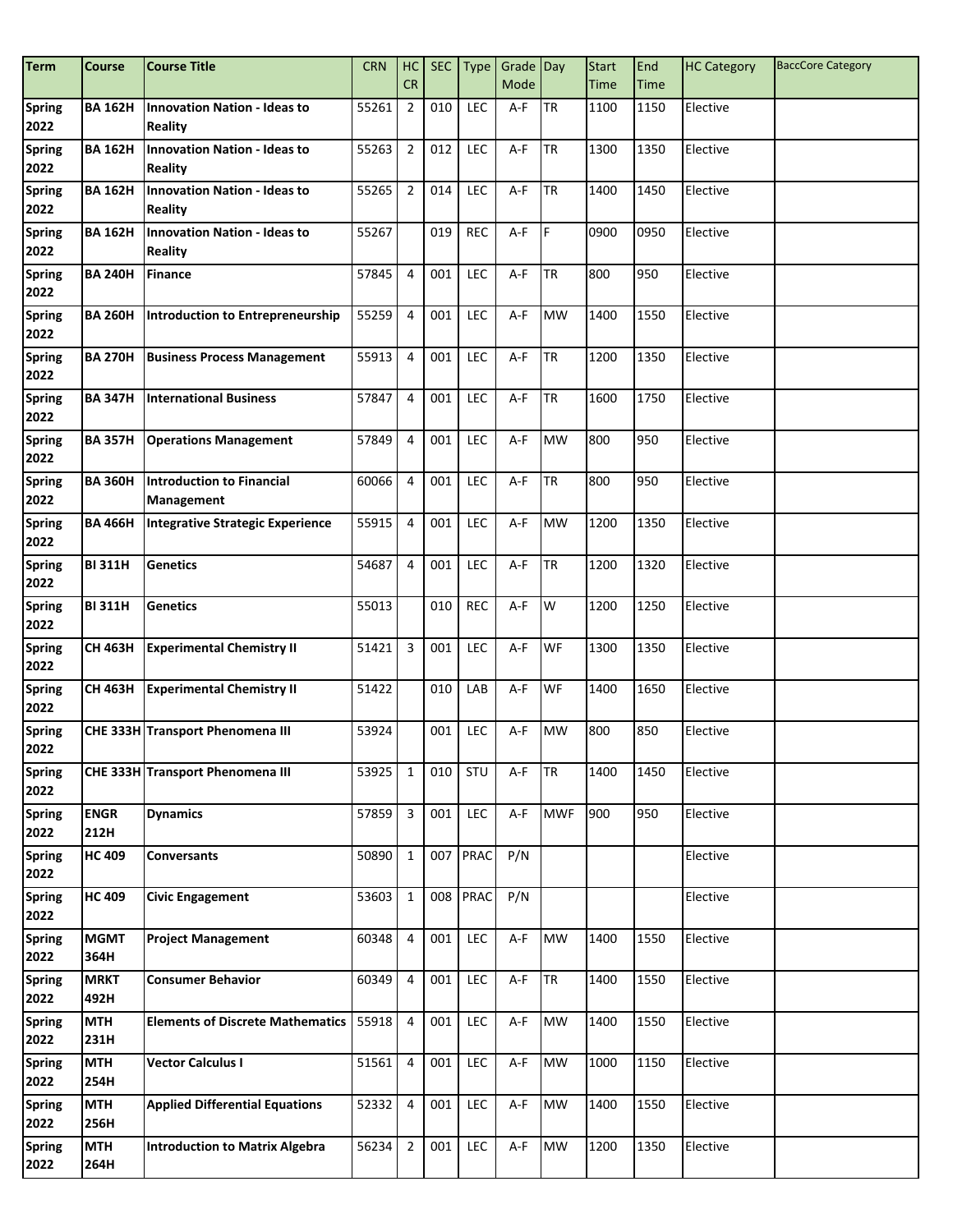| <b>Term</b>           | <b>Course</b>             | <b>Course Title</b>                                         | <b>CRN</b> | <b>CR</b>      |     |            | HC SEC Type Grade Day<br>Mode |            | Start<br><b>Time</b> | <b>IEnd</b><br><b>Time</b> | <b>HC Category</b> | <b>BaccCore Category</b> |
|-----------------------|---------------------------|-------------------------------------------------------------|------------|----------------|-----|------------|-------------------------------|------------|----------------------|----------------------------|--------------------|--------------------------|
| <b>Spring</b><br>2022 | <b>MTH</b><br><b>265H</b> | <b>Introduction to Series</b>                               | 56235      | $\overline{2}$ | 001 | <b>LEC</b> | $A-F$                         | <b>MW</b>  | 1200                 | 1350                       | <b>Elective</b>    |                          |
| <b>Spring</b><br>2022 |                           | <b>IPSY 399H The Neuroscience Toolbox</b>                   | 60345      | 4              | 002 | <b>LEC</b> | A-F                           | <b>ITR</b> | 1400                 | 1550                       | <b>Elective</b>    |                          |
| <b>Spring</b><br>2022 |                           | <b>IPSY 460H Advanced Social Research</b><br><b>Methods</b> | 57891      | 4              | 001 | <b>LEC</b> | $A-F$                         | <b>ITR</b> | 1200                 | 1350                       | Elective           |                          |
| <b>Spring</b><br>2022 |                           | <b>SOC 444H Prisons and Communities</b>                     | 60363      | 4              | 001 | <b>SEM</b> | A-F                           | <b>IW</b>  | 1700                 | 2050                       | Elective           |                          |